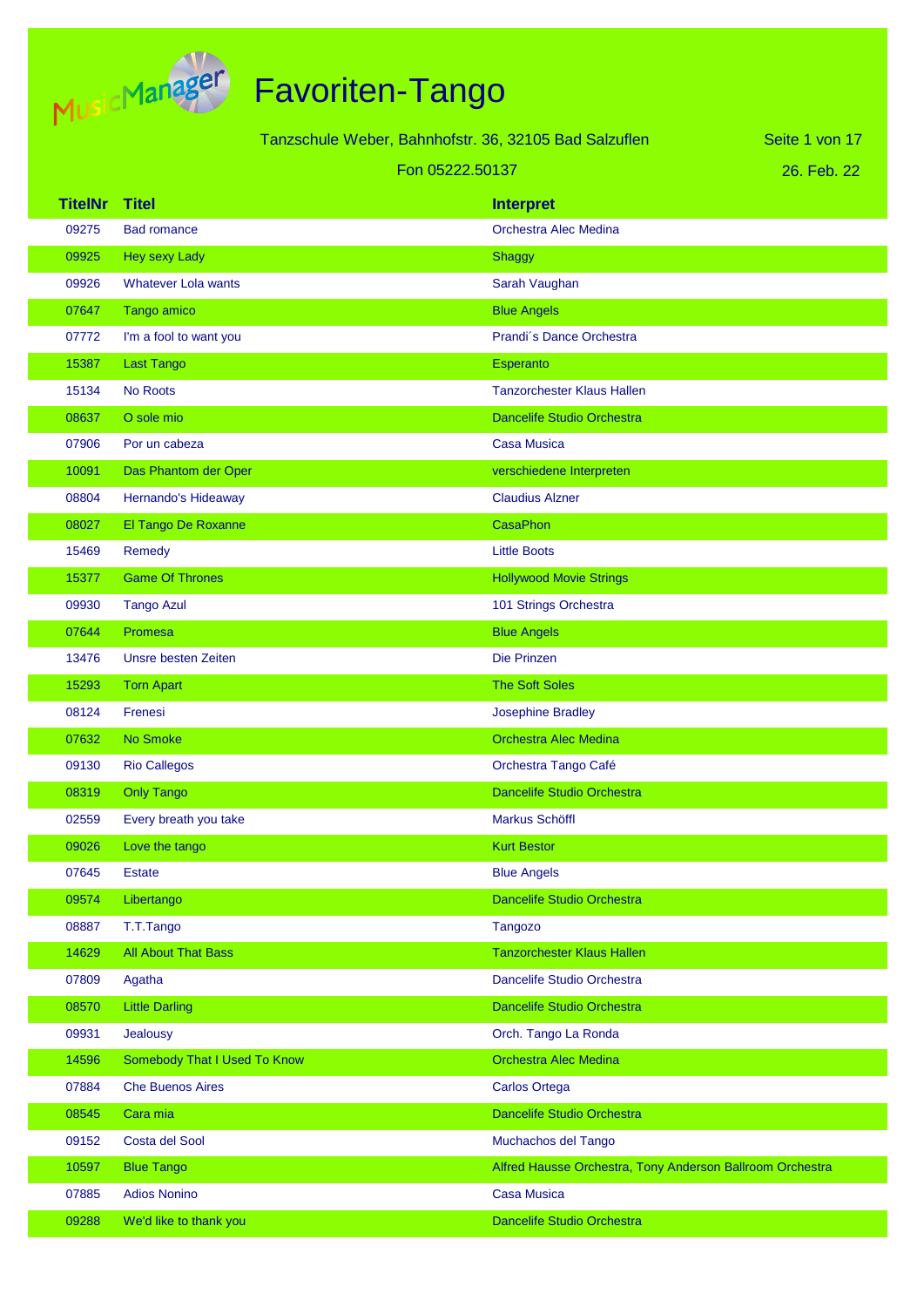

|                |                              | Tanzschule Weber, Bahnhofstr. 36, 32105 Bad Salzuflen     | Seite 2 von 17 |
|----------------|------------------------------|-----------------------------------------------------------|----------------|
|                |                              | Fon 05222.50137                                           | 26. Feb. 22    |
| <b>TitelNr</b> | <b>Titel</b>                 | <b>Interpret</b>                                          |                |
| 09413          | Tango misterioso             | Dancelife Studio Orchestra                                |                |
| 08082          | <b>Miss Moorhead's Tango</b> | <b>Hollywood Movie Strings</b>                            |                |
| 08328          | Adios pampa mia              | Dancelife Studio Orchestra                                |                |
| 09028          | Tango en rojo                | Resplandor                                                |                |
| 10242          | <b>Whatever Lola wants</b>   | <b>Ross Mitchell</b>                                      |                |
| 08851          | Two dark eyes lookingat me   | Malando                                                   |                |
| 08063          | The Big Date                 | <b>Hollywood Movie Strings</b>                            |                |
| 08842          | <b>El Choclo</b>             | <b>Malando</b>                                            |                |
| 09135          | <b>El Toreador</b>           | Nuevo Tango Project                                       |                |
| 09575          | Remembranzas                 | <b>Dancelife Studio Orchestra</b>                         |                |
| 08849          | <b>Shadow Tango</b>          | 101 Strings Orchestra                                     |                |
| 07798          | Takes 2 to tTango            | <b>Orchestra Alec Medina</b>                              |                |
| 15313          | The Phone Call               | <b>Jonathan Eicker</b>                                    |                |
| 08045          | Gadgeto Tango                | CasaPhon                                                  |                |
| 07886          | <b>MUJER</b>                 | <b>Casa Musica</b>                                        |                |
| 15374          | <b>Rise Of The Machines</b>  | <b>Hollywood Movie Strings</b>                            |                |
| 09429          | Tango Veneziano              | Dancelife Studio Orchestra                                |                |
| 10596          | La Cumparsita                | Alfred Hausse Orchestra, Tony Anderson Ballroom Orchestra |                |
| 08343          | Juventud el quarenta         | Dancelife Studio Orchestra                                |                |
| 08429          | <b>Go Tango</b>              | The Ray Hamilton Ballroom Orchestra                       |                |
| 08482          | Salto del caballo            | Dancelife Studio Orchestra                                |                |
| 09443          | Viento del mar               | <b>Dancelife Studio Orchestra</b>                         |                |
| 08848          | Tango des roses              | Malando                                                   |                |
| 08846          | Olvida el Passado            | Malando                                                   |                |
| 09414          | Sombras                      | Dancelife Studio Orchestra                                |                |
| 09151          | <b>Tango</b>                 | <b>Sinfonia Pasion</b>                                    |                |
| 09412          | <b>Temptations</b>           | Dancelife Studio Orchestra                                |                |
| 08844          | Covadonga                    | Malando                                                   |                |
| 08299          | Agatha                       | Dancelife Studio Orchestra                                |                |
| 15311          | Gracias Dios Cada Dia        | <b>Oscar Benito</b>                                       |                |
| 08026          | <b>Munca Cita</b>            | <b>CasaPhon</b>                                           |                |
| 08636          | La cumparsita                | <b>Dancelife Studio Orchestra</b>                         |                |
| 08845          | Si soy asi                   | Camerata Latina                                           |                |
| 08884          | Salamanca                    | <b>Marc Vianos</b>                                        |                |
| 08046          | Nostalgia                    | <b>CasaPhon</b>                                           |                |
| 08885          | Querida Conchita             | <b>Monte Carlos Musicians</b>                             |                |
| 08843          | Orchids in the moonlight     | Malando                                                   |                |
| 08775          | <b>Tango Pareja</b>          | <b>Casa Musica</b>                                        |                |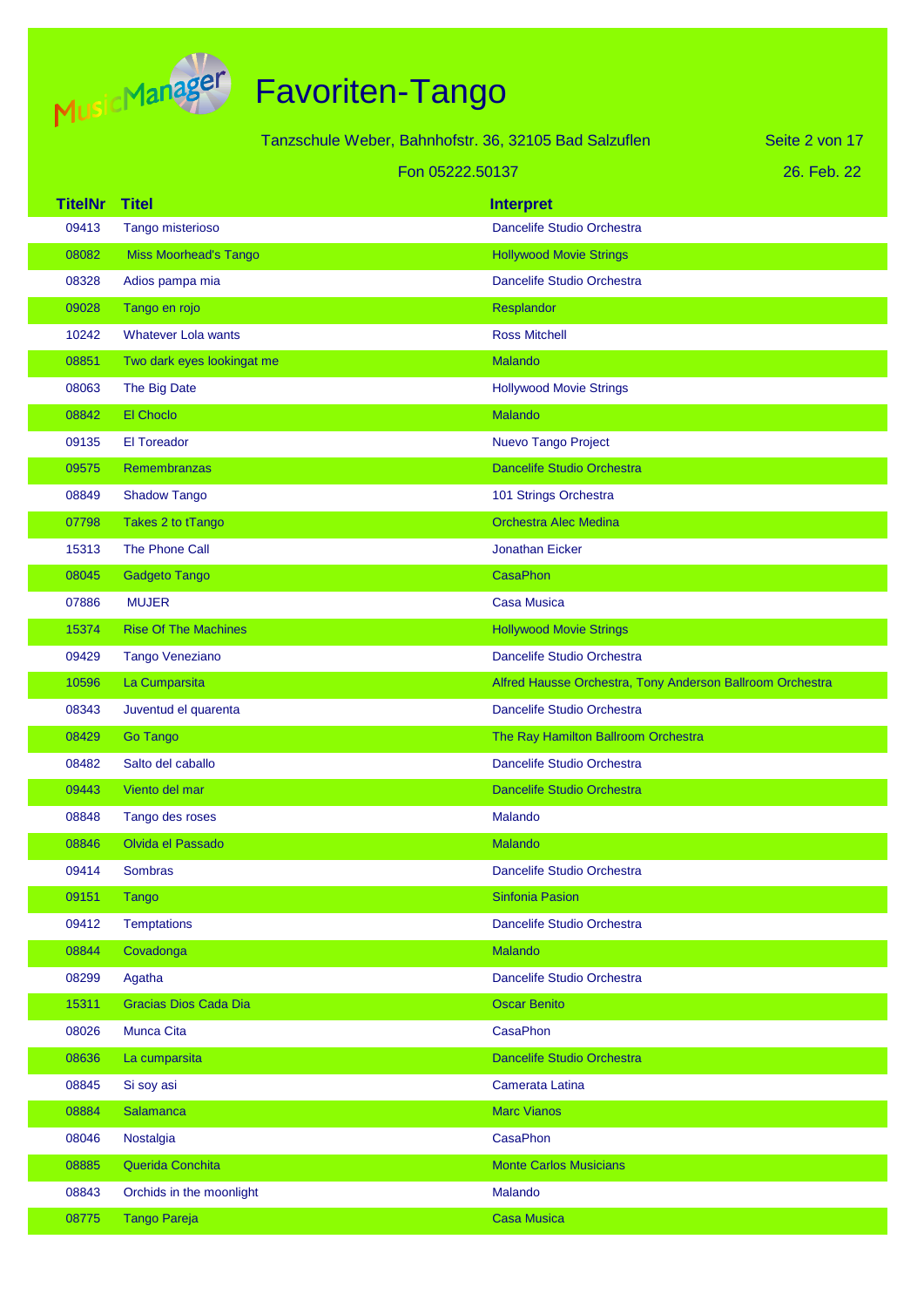

|                |                              | Tanzschule Weber, Bahnhofstr. 36, 32105 Bad Salzuflen | Seite 3 von 17 |
|----------------|------------------------------|-------------------------------------------------------|----------------|
|                |                              | Fon 05222.50137                                       | 26. Feb. 22    |
| <b>TitelNr</b> | <b>Titel</b>                 | <b>Interpret</b>                                      |                |
| 08886          | Tango Masquarada             | <b>Marc Vianos</b>                                    |                |
| 09343          | <b>Delirio</b>               | Prandi's Dance Orchestra                              |                |
| 09427          | Viento del mar               | Dancelife Studio Orchestra                            |                |
| 08044          | La Prueba Facil              | <b>CasaPhon</b>                                       |                |
| 09150          | Encantamento                 | Muchachos del Tango                                   |                |
| 08330          | <b>Trumpet Tango</b>         | Dancelife Studio Orchestra                            |                |
| 08850          | Uno                          | Malando                                               |                |
| 09344          | Anoche                       | <b>Werner Tauber</b>                                  |                |
| 08492          | Por una cabeza               | Dancelife Studio Orchestra                            |                |
| 08888          | Reflejo deluna               | <b>Tango Project</b>                                  |                |
| 08007          | La gran Muneca               | <b>Sexeto Passion</b>                                 |                |
| 09347          | Luna caliente                | Prandi's Dance Orchestra                              |                |
| 08342          | El Recodo                    | Dancelife Studio Orchestra                            |                |
| 07810          | Kalinka                      | <b>Dancelife Studio Orchestra</b>                     |                |
| 09576          | Paquita                      | Dancelife Studio Orchestra                            |                |
| 09428          | Olé companeros               | <b>Dancelife Studio Orchestra</b>                     |                |
| 08473          | Paquita                      | Dancelife Studio Orchestra                            |                |
| 09153          | <b>Maula</b>                 | El Choclo                                             |                |
| 09346          | Mal de amores                | <b>Sexteto Pasion</b>                                 |                |
| 09345          | El vaquero                   | Prandi's Dance Orchestra                              |                |
| 15188          | Solo Un Gioco                | Ponte Blu                                             |                |
| 08065          | <b>Urchin</b>                | <b>Sexteto Pasion</b>                                 |                |
| 08009          | Apache Argentino             | <b>Sexeto Passion</b>                                 |                |
| 09131          | <b>Tango for Maya</b>        | Orchestra Tango Café                                  |                |
| 08776          | Mary and Steve's Tango       | <b>Casa Musica</b>                                    |                |
| 08408          | Single of the year           | The Ray Hamilton Ballroom Orchestra                   |                |
| 09928          | <b>Tanguera</b>              | <b>Sexteto Mayor</b>                                  |                |
| 08484          | Viento del mar               | Dancelife Studio Orchestra                            |                |
| 08567          | La Cumparsita                | <b>Hugo Strasser</b>                                  |                |
| 08028          | <b>Taifun</b>                | CasaPhon                                              |                |
| 08802          | <b>Tango Notturno</b>        | <b>Claudius Alzner</b>                                |                |
| 07907          | Lo Que Vendra                | <b>Casa Musica</b>                                    |                |
| 09924          | Assassin's Tango             | Mr. & Mrs. Smith                                      |                |
| 00007          | What now my love             | Klaus Hallen und Rio                                  |                |
| 08344          | Serenata                     | Dancelife Studio Orchestra                            |                |
| 15470          | Set fire to the rain         | Adele                                                 |                |
| 14612          | <b>Waiting For The Night</b> | Orchestra Alec Medina                                 |                |
| 07646          | <b>Tango Appasionata</b>     | <b>Blue Angels</b>                                    |                |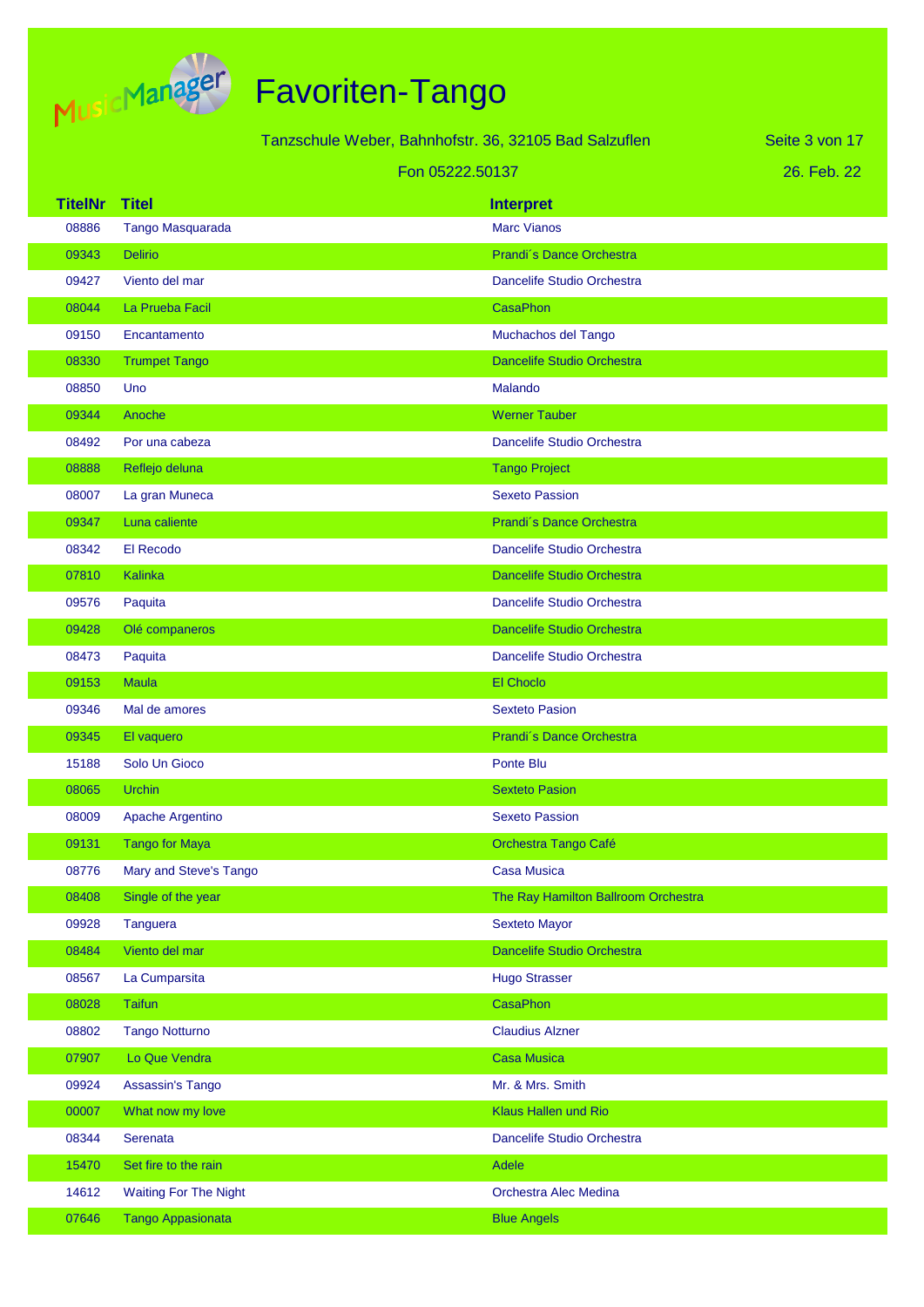

|                |                                        | Tanzschule Weber, Bahnhofstr. 36, 32105 Bad Salzuflen     | Seite 4 von 17 |
|----------------|----------------------------------------|-----------------------------------------------------------|----------------|
|                |                                        | Fon 05222.50137                                           | 26. Feb. 22    |
| <b>TitelNr</b> | <b>Titel</b>                           | <b>Interpret</b>                                          |                |
| 08465          | <b>Highland Tango</b>                  | Dancelife Studio Orchestra                                |                |
| 08083          | Tango from Cirque du Soleil            | <b>Tangozo</b>                                            |                |
| 08081          | <b>Sensuel</b>                         | <b>Carlos Ortega</b>                                      |                |
| 07709          | Caroussell                             | <b>Dancelife Studio Orchestra</b>                         |                |
| 07808          | Rosa triste                            | Dancelife Studio Orchestra                                |                |
| 12746          | <b>Tango kaputt</b>                    | Friedhelm M. Riedel                                       |                |
| 07710          | <b>Miguel</b>                          | Dancelife Studio Orchestra                                |                |
| 08800          | La Cumparsita                          | <b>Trio Macachin</b>                                      |                |
| 08008          | Argentin Tango                         | <b>Enrique Monchez</b>                                    |                |
| 07820          | Felicia                                | <b>Dancelife Studio Orchestra</b>                         |                |
| 15135          | Castle on the Hill                     | <b>Tanzorchester Klaus Hallen</b>                         |                |
| 04791          | Pretty woman                           | <b>Ross Mitchell</b>                                      |                |
| 09349          | <b>Tango 2000</b>                      | Prandi's Dance Orchestra                                  |                |
| 08555          | Tango d'Amour                          | Max Greger und sein Tanzorchester                         |                |
| 07807          | Dejame en paz                          | Dancelife Studio Orchestra                                |                |
| 15191          | At Last                                | <b>The Medaillons</b>                                     |                |
| 09282          | Don Juan                               | Orchestra Tango Café                                      |                |
| 07887          | MERMOZ TANGO (FROM 'WINGS OF COURAGE') | <b>Casa Musica</b>                                        |                |
| 08774          | <b>Argentino Paso</b>                  | <b>Casa Musica</b>                                        |                |
| 14674          | Objection                              | <b>Vio Friedmann</b>                                      |                |
| 08801          | Felicia                                | Jose' Calapeno                                            |                |
| 15349          | El Tango De La Isla Bonita             | <b>Tangozar</b>                                           |                |
| 02610          | <b>Unbreak My Heart</b>                | <b>Klaus Hallen</b>                                       |                |
| 04043          | <b>Flutes Tango</b>                    | Dancelife Studio Orchestra                                |                |
| 00019          | The tunnel of love                     | Fun Boy Three                                             |                |
| 07708          | Raphaella                              | Dancelife Studio Orchestra                                |                |
| 07663          | <b>Guitar Tango</b>                    | Dancelife Studio Orchestra                                |                |
| 01813          | It Is A Tango                          | <b>Casa Musica</b>                                        |                |
| 14701          | Shut up                                | <b>Vio Friedmann</b>                                      |                |
| 08122          | You Happen Once in a Lifetime          | <b>Josephine Bradley</b>                                  |                |
| 03922          | I Need To Know                         | <b>Vio Friedmann</b>                                      |                |
| 07356          | Say it right                           | Orchestra Alec Medina                                     |                |
| 14644          | A Night Like This                      | Orquesta Alec Medina                                      |                |
| 15190          | <b>Marseille</b>                       | <b>Liaison Classique</b>                                  |                |
| 10598          | I've seen that face                    | Alfred Hausse Orchestra, Tony Anderson Ballroom Orchestra |                |
| 06510          | <b>Kriminal Tango</b>                  | <b>Hazy Osterwald Sextett</b>                             |                |
| 15253          | <b>Tango De Salon</b>                  | The Heath Twin Orchestra                                  |                |
| 15351          | Can't Get You Out Of My Head           | <b>DJ Maksy</b>                                           |                |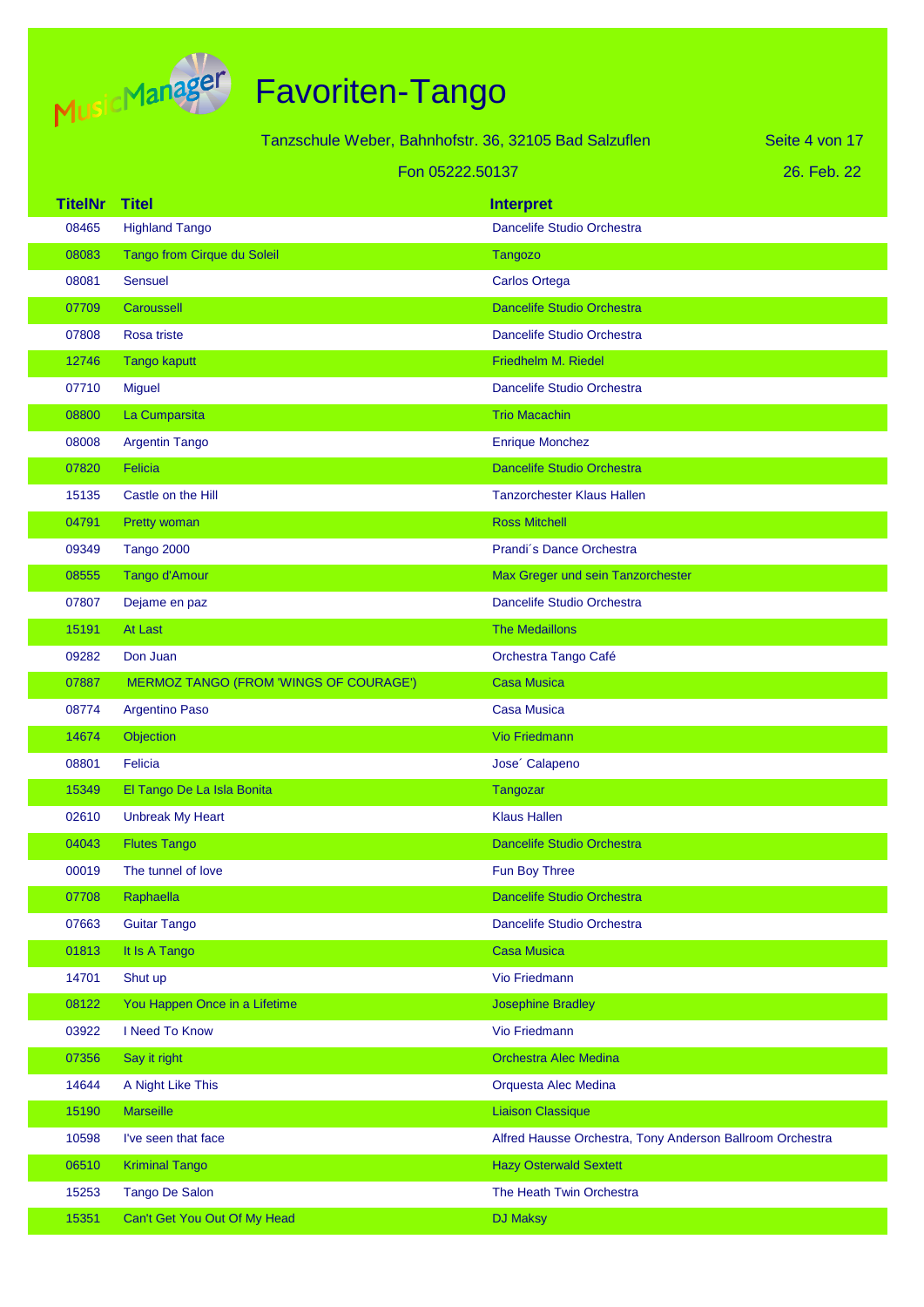

|                         |                                                | Tanzschule Weber, Bahnhofstr. 36, 32105 Bad Salzuflen | Seite 5 von 17 |
|-------------------------|------------------------------------------------|-------------------------------------------------------|----------------|
|                         |                                                | Fon 05222.50137                                       | 26. Feb. 22    |
|                         |                                                |                                                       |                |
| <b>TitelNr</b><br>15379 | <b>Titel</b><br>Dance Of Love                  | <b>Interpret</b><br>Bandongo                          |                |
| 12758                   | Kangastus                                      | M.A. Numminen & Sanna Pietiäinen                      |                |
| 11312                   | Haven't met you yet                            | <b>Vio Friedmann</b>                                  |                |
| 14532                   | <b>Rather Be</b>                               | <b>Orchestra Alec Medina</b>                          |                |
| 14547                   | Show me Love                                   | <b>Tanzorchester Klaus Hallen</b>                     |                |
| 12737                   | Käfertango                                     | <b>Chris Doerk</b>                                    |                |
| 00439                   | <b>Never Never Never</b>                       | Dancelife Studio Orchestra                            |                |
| 13652                   | <b>Tango De Amor</b>                           | <b>Magda Navarrette</b>                               |                |
| 06493                   | Trains and boats and planes/Wishin' and Hopin' | Joe Bourne                                            |                |
| 09342                   | <b>Adios Nonino</b>                            | <b>David Pacini</b>                                   |                |
| 08847                   | <b>Bahia Blanca</b>                            | Malando                                               |                |
| 13885                   | <b>El Choclo</b>                               | <b>Helmut Lotti</b>                                   |                |
| 13655                   | La Hada Y El Gordo                             | Medialuna Tango Project                               |                |
| 00243                   | <b>Golden Child</b>                            | <b>Klaus Hallen</b>                                   |                |
| 08211                   | Dance with me                                  | <b>Vio Friedmann</b>                                  |                |
| 04748                   | You'll never find                              | <b>Klaus Hallen</b>                                   |                |
| 13320                   | <b>Tango Grande</b>                            | Greger, Max - Tanzen '93                              |                |
| 02599                   | <b>Dance Mephisto</b>                          | <b>Dancelife Studio Orchestra</b>                     |                |
| 04150                   | I'm Outta Love                                 | <b>Ingrid Simons</b>                                  |                |
| 08357                   | <b>Paris</b>                                   | <b>Dancelife Studio Orchestra</b>                     |                |
| 08300                   | Mon coeur                                      | Dancelife Studio Orchestra                            |                |
| 15189                   | <b>Roll Over</b>                               | The Heath Twin Orchestra                              |                |
| 13439                   | Love Won't Wait                                | <b>Tanzorchester Klaus Hallen</b>                     |                |
| 15254                   | <b>Tango Dubios</b>                            | <b>Ellen Kaiwait-Borck</b>                            |                |
| 14673                   | A Media Luz                                    | Vio Friedmann                                         |                |
| 14645                   | <b>Firework</b>                                | <b>Orquesta Alec Medina</b>                           |                |
| 05180                   | The Call                                       | Arno Kolenbrander                                     |                |
| 08723                   | Hernando's Hideaway/A New Fangled Tango        | The Power Pack Orchestra                              |                |
| 10240                   | Hernando's hideaway                            | <b>Ross Mitchell</b>                                  |                |
| 00478                   | Music of the night                             | <b>Klaus Hallen</b>                                   |                |
| 13498                   | <b>Rudi Ratlos</b>                             | <b>Udo Lindenberg</b>                                 |                |
| 14488                   | Die Perfekte Affäre                            | <b>Marc Marshall</b>                                  |                |
| 04473                   | Lamento Gitano                                 | <b>Tango-Orchester Alfred Hause</b>                   |                |
| 00832                   | <b>Destiny</b>                                 | <b>Vio Friedmann</b>                                  |                |
| 13651                   | Tango Para Un Adios                            | <b>David Pacini</b>                                   |                |
| 03952                   | <b>Tunnel Of Love</b>                          | Fun Boy Three                                         |                |
| 05535                   | <b>Flute</b>                                   | pro media musik gmbh                                  |                |
| 01843                   | <b>Blue Tango</b>                              | Bela Sanders und sein Tanzorchester                   |                |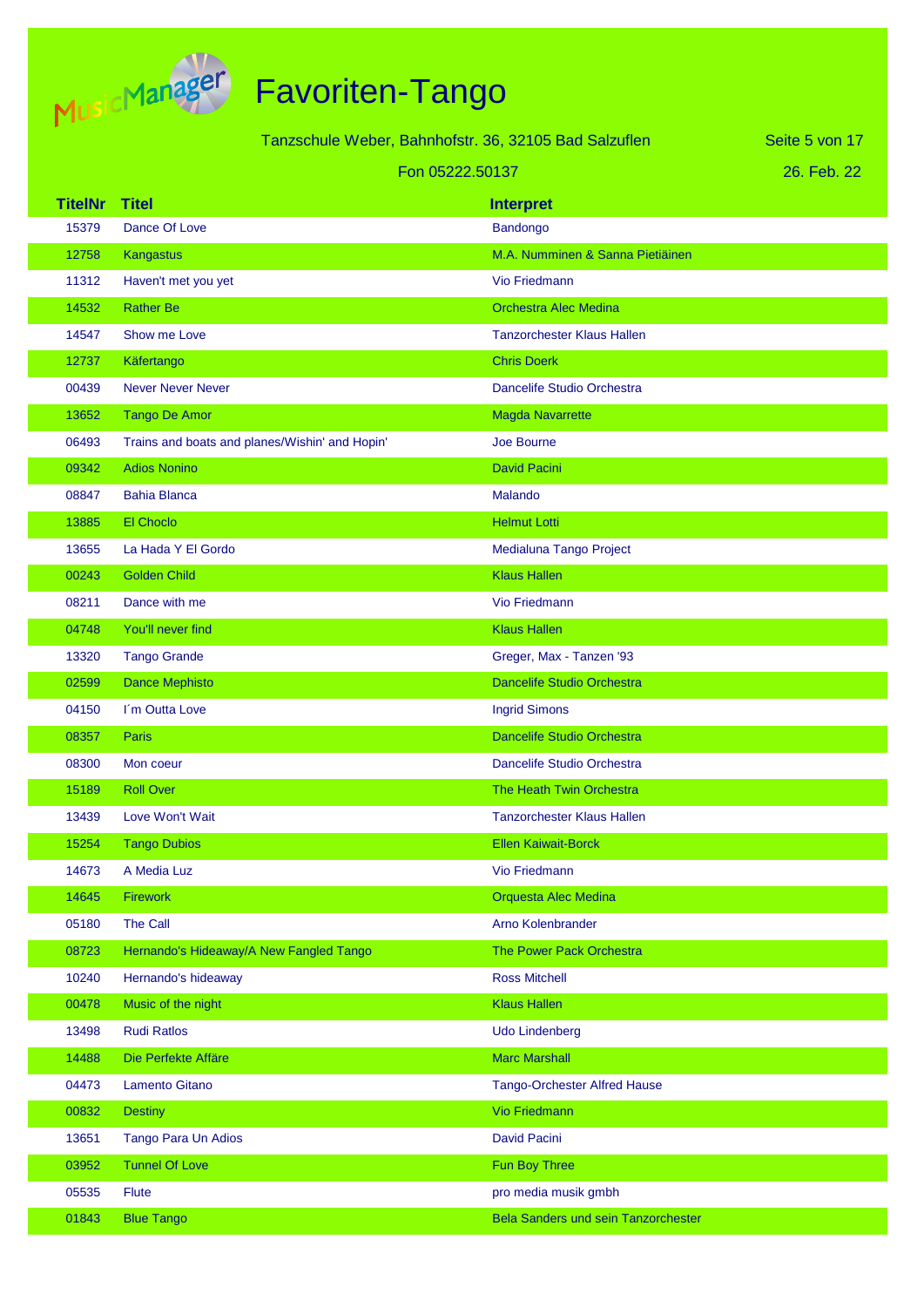

|                |                            | Tanzschule Weber, Bahnhofstr. 36, 32105 Bad Salzuflen |                                           | Seite 6 von 17 |
|----------------|----------------------------|-------------------------------------------------------|-------------------------------------------|----------------|
|                |                            | Fon 05222.50137                                       |                                           | 26. Feb. 22    |
| <b>TitelNr</b> | <b>Titel</b>               |                                                       | <b>Interpret</b>                          |                |
| 14628          | Outside                    |                                                       | <b>Tanzorchester Klaus Hallen</b>         |                |
| 07496          | What now my love           |                                                       | <b>Markus Schöffl</b>                     |                |
| 05197          | Hernando's Hideway         |                                                       | George Freestone Combo and Friends        |                |
| 01950          | Peter Mohn                 |                                                       | <b>Günther Noris</b>                      |                |
| 12739          | Was halten Sie vom Tango   |                                                       | Dagmar Frederic                           |                |
| 00874          | <b>Tango Misterioso</b>    |                                                       | <b>Pedro Gonez</b>                        |                |
| 14533          | <b>Addicted To You</b>     |                                                       | Orchestra Alec Medina                     |                |
| 04474          | La Esperanza               |                                                       | <b>Tango-Orchester Alfred Hause</b>       |                |
| 07469          | El choclo                  |                                                       | <b>Nat King Cole</b>                      |                |
| 03529          | <b>Tango Havana</b>        |                                                       | <b>Ross Mitchell</b>                      |                |
| 03374          | Let's Do The Tango         |                                                       | <b>Günther Noris</b>                      |                |
| 04931          | It's a Tango               |                                                       | <b>Ballroom dancing</b>                   |                |
| 04415          | Agatha                     |                                                       | <b>Nino Ferrer</b>                        |                |
| 05278          | <b>Happy Together</b>      |                                                       | <b>Klaus Hallen</b>                       |                |
| 07536          | Dangerous game             |                                                       | <b>Klaus Hallen</b>                       |                |
| 05196          | <b>Golden Tango</b>        |                                                       | <b>George Freestone Combo and Friends</b> |                |
| 00770          | <b>Money Money Money</b>   |                                                       | <b>Klaus Hallen</b>                       |                |
| 05026          | Tecleando                  |                                                       | <b>Rias Dance Orchestra &amp; Strings</b> |                |
| 00069          | Nur nicht aus Liebe weinen |                                                       | <b>Klaus Hallen</b>                       |                |
| 07414          | Every breathe you take     |                                                       | Markus Schöffl                            |                |
| 00946          | A Girl Like Nina           |                                                       | <b>Klaus Hallen</b>                       |                |
| 07773          | El dia que me quieras      |                                                       | Prandi's Dance Orchestra                  |                |
| 13654          | Alhambra                   |                                                       | Prandi Sound Tango Orchestra              |                |
| 04416          | Exstasy                    |                                                       | <b>Stanley Black Orchestra</b>            |                |
| 00615          | Love won't wait            |                                                       | <b>Klaus Hallen</b>                       |                |
| 04697          | Chitarra Romana            |                                                       | <b>Ambros Seelos</b>                      |                |
| 04431          | El Turbio                  |                                                       | Prandi's Dance Orchestra                  |                |
| 04059          | <b>Escapades</b>           |                                                       | <b>Autumn Winds</b>                       |                |
| 13649          | <b>Tango Argentino</b>     |                                                       | <b>Konstantin Wecker</b>                  |                |
| 04405          | Hernando's Hideaway        |                                                       | <b>Magic Orchestra</b>                    |                |
| 04932          | <b>Buenos Aires</b>        |                                                       | <b>Ballroom dancing</b>                   |                |
| 05575          | Hey sexy lady              |                                                       | <b>Casa Musica</b>                        |                |
| 01814          | <b>Tango For Two</b>       |                                                       | <b>Casa Musica</b>                        |                |
| 08466          | <b>Juan Pedro</b>          |                                                       | <b>Dancelife Studio Orchestra</b>         |                |
| 01451          | If Your Were My Woman      |                                                       | <b>Klaus Hallen</b>                       |                |
| 05624          | In-Tango                   |                                                       | <b>Klaus Hallen</b>                       |                |
| 07388          | Tango del amor             |                                                       | <b>Klaus Hallen</b>                       |                |
| 05466          | Objection                  |                                                       | Vio Friedmann                             |                |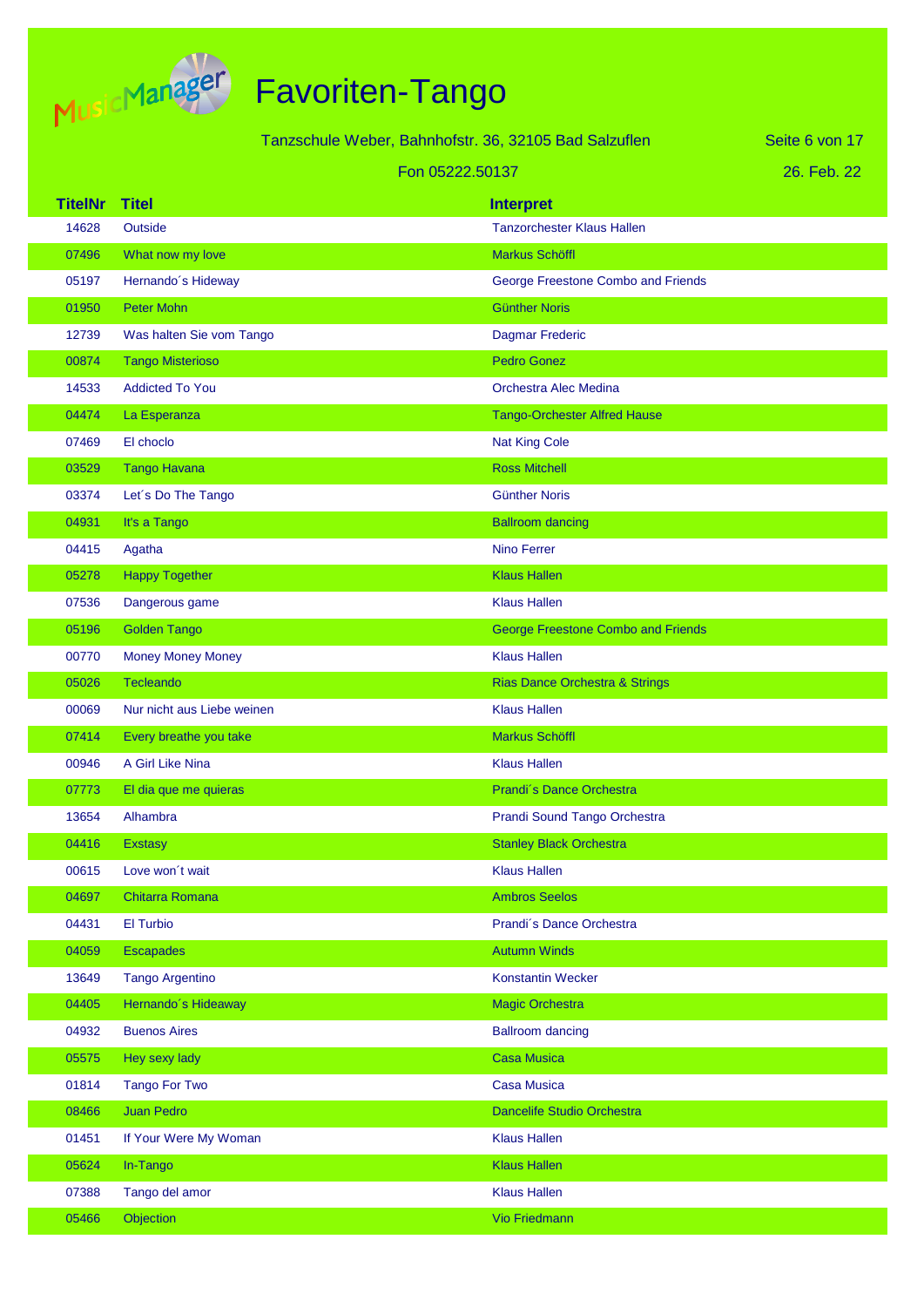

|                |                                 | Tanzschule Weber, Bahnhofstr. 36, 32105 Bad Salzuflen | Seite 7 von 17 |
|----------------|---------------------------------|-------------------------------------------------------|----------------|
|                |                                 | Fon 05222.50137                                       | 26. Feb. 22    |
| <b>TitelNr</b> | <b>Titel</b>                    | <b>Interpret</b>                                      |                |
| 01837          | La Bonita                       | Bela Sanders und sein Tanzorchester                   |                |
| 04465          | <b>Tango Nagano</b>             | <b>Tango-Orchester Alfred Hause</b>                   |                |
| 15468          | <b>Dynamite</b>                 | <b>Taio Cruz</b>                                      |                |
| 01105          | Sway                            | <b>Vio Friedmann</b>                                  |                |
| 01251          | Perfidia                        | <b>Markus Schöffl</b>                                 |                |
| 06077          | <b>Little Drummer Boy</b>       | <b>Dancelife Studio Orchestra</b>                     |                |
| 13653          | Impossible                      | Luis Mendoza And His Argentinian Orchestra            |                |
| 03377          | <b>Dessauer Tango</b>           | <b>Günther Noris</b>                                  |                |
| 04467          | <b>Blue Dreams</b>              | <b>Tango-Orchester Alfred Hause</b>                   |                |
| 06505          | Tanze mit mir in den Morgen     | <b>Gerhard Wendland</b>                               |                |
| 07591          | The look of love                | <b>Klaus Hallen</b>                                   |                |
| 00564          | On this night of thousand stars | <b>SDR Big Band</b>                                   |                |
| 04477          | <b>Candlelight Tango</b>        | <b>Tango-Orchester Alfred Hause</b>                   |                |
| 06233          | The Pink Panther Theme          | <b>Pepe Lienhard Orchestra</b>                        |                |
| 07569          | You know I'm good               | Orchestra Alec Medina                                 |                |
| 05198          | Tango '65                       | <b>George Freestone Combo and Friends</b>             |                |
| 13762          | He's Your Brother               | <b>Top Time Orchester</b>                             |                |
| 04404          | <b>Mercedes</b>                 | <b>Magic Orchestra</b>                                |                |
| 08610          | La Cumparsita                   | <b>Trio Macachin</b>                                  |                |
| 00477          | On this night/Evita             | <b>Klaus Hallen</b>                                   |                |
| 04408          | La Violetera                    | Magic Orchestra                                       |                |
| 01148          | Gelosia (Jalousie)              | <b>Ambros Seelos</b>                                  |                |
| 00275          | Living Thing                    | Dancelife Studio Orchestra                            |                |
| 10788          | Sans moi/Without me             | <b>Claude Blouin</b>                                  |                |
| 04430          | <b>Deseo</b>                    | Prandi's Dance Orchestra                              |                |
| 02497          | A media luz                     | Vio Friedmann                                         |                |
| 00121          | Septemberwind                   | Max Greger jr. & SDR Big Band                         |                |
| 13491          | <b>Bodo Ballermann</b>          | <b>Udo Lindenberg</b>                                 |                |
| 07471          | Ecstasy                         | <b>Goeff Love</b>                                     |                |
| 06494          | Night and day                   | Joe Bourne                                            |                |
| 03776          | <b>Blue Tango</b>               | Berry Lipman, His Singers & Orchestra                 |                |
| 01888          | <b>Tango For Two</b>            | May-Records                                           |                |
| 04671          | Let's Do the Tango              | <b>Günter Noris</b>                                   |                |
| 03789          | Sorry I'm A Lady                | <b>Vicky Spence</b>                                   |                |
| 00452          | Caminito                        | Dancelife Studio Orchestra                            |                |
| 00219          | Melancholy                      | <b>Ambros Seelos</b>                                  |                |
| 04907          | Golden Tango                    | Andy Ross & His Orchestra                             |                |
| 03443          | for Lovers Only                 | Tommy Sanderson And His Orchestra                     |                |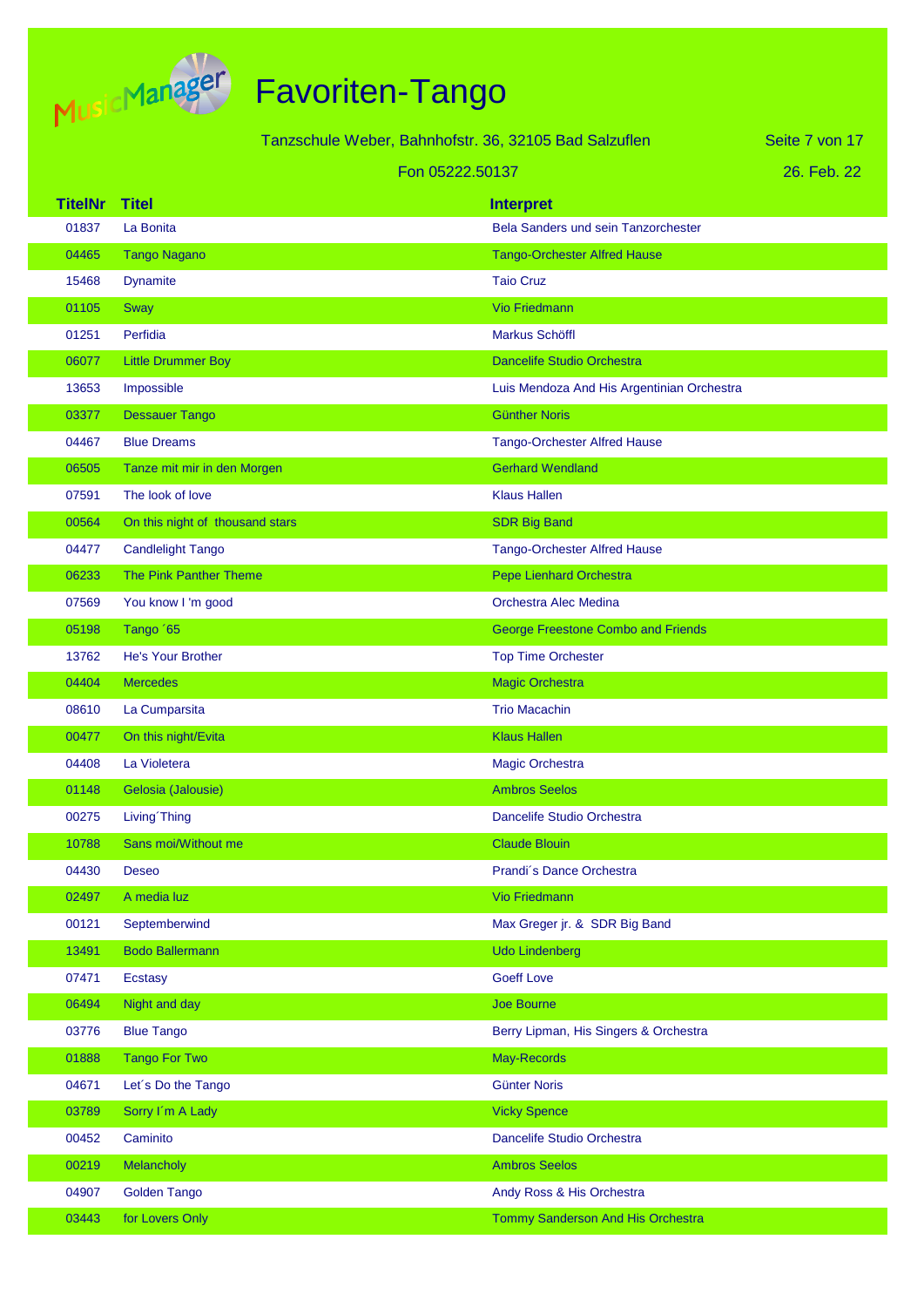

|                |                                           | Tanzschule Weber, Bahnhofstr. 36, 32105 Bad Salzuflen | Seite 8 von 17 |
|----------------|-------------------------------------------|-------------------------------------------------------|----------------|
|                |                                           | Fon 05222.50137                                       | 26. Feb. 22    |
| <b>TitelNr</b> | <b>Titel</b>                              | <b>Interpret</b>                                      |                |
| 04403          | Ole Guapa                                 | <b>Magic Orchestra</b>                                |                |
| 04429          | <b>Estanzia</b>                           | Prandi's Dance Orchestra                              |                |
| 07206          | La Paloma                                 | <b>Günter Noris</b>                                   |                |
| 07389          | In Tango                                  | <b>Klaus Hallen</b>                                   |                |
| 00164          | Ole Guapa                                 | Max Greger jr. & SDR Big Band                         |                |
| 04466          | <b>Bella Magdalena</b>                    | <b>Tango-Orchester Alfred Hause</b>                   |                |
| 05924          | <b>Ride it</b>                            | <b>Alma Nieto</b>                                     |                |
| 04476          | <b>Greensleeves</b>                       | <b>Tango-Orchester Alfred Hause</b>                   |                |
| 00875          | Tango D'Amore                             | <b>Joe Loss</b>                                       |                |
| 00630          | Go get the cup                            | <b>Klaus Hallen</b>                                   |                |
| 03584          | <b>New Fangled Tango</b>                  | <b>Ross Mitchell</b>                                  |                |
| 00338          | <b>Carmen Tango</b>                       | <b>Werner Tauber</b>                                  |                |
| 04363          | St. Louis Blues Tango                     | <b>Klaus Hallen</b>                                   |                |
| 06066          | Vom festen Grundsatz zum lockeren Mädchen | Mary & Gordy                                          |                |
| 05266          | <b>Vous Permettez Monsieur</b>            | Salvatore Adamo                                       |                |
| 05874          | La Cumparasita                            | In Flagranti Tanzkapelle                              |                |
| 04840          | Whatever Lola wants (Lola gets)           | <b>Ross Mitchell</b>                                  |                |
| 05597          | Tango de L'amour                          | <b>Esteban</b>                                        |                |
| 05477          | Cambalache                                | <b>Klaus Hallen</b>                                   |                |
| 04417          | Spül uns dem Tango                        | <b>Dirk Busch</b>                                     |                |
| 07255          | <b>Delirio</b>                            | Prandi's Dance Orchestra                              |                |
| 00674          | The Phantom of the Opera                  | <b>Werner Tauber</b>                                  |                |
| 00960          | <b>From Russia With Love</b>              | <b>Klaus Hallen</b>                                   |                |
| 01070          | Part-time love                            | <b>Klaus Hallen</b>                                   |                |
| 06050          | Night and day                             | <b>Peter Douglas</b>                                  |                |
| 04458          | Donna Vatra                               | <b>Tango-Orchester Alfred Hause</b>                   |                |
| 00120          | Jalousie                                  | Max Greger jr. & SDR Big Band                         |                |
| 06691          | Tango mit Fernando                        | <b>Kristina Bach</b>                                  |                |
| 04461          | <b>Con Setimento</b>                      | <b>Tango-Orchester Alfred Hause</b>                   |                |
| 07050          | <b>Spanish Tango</b>                      | <b>Chase The Music</b>                                |                |
| 05870          | In einer kleinen Konditorei               | In Flagranti Tanzkapelle                              |                |
| 00367          | For the millionth and the last time       | <b>Klaus Hallen</b>                                   |                |
| 03557          | Tango D'Amour                             | <b>Swinging World</b>                                 |                |
| 04472          | <b>Tango of Roses</b>                     | <b>Tango-Orchester Alfred Hause</b>                   |                |
| 04471          | Orchids in the Moonlight                  | <b>Tango-Orchester Alfred Hause</b>                   |                |
| 03797          | Adios Mariquita Linda                     | <b>Werner Tauber</b>                                  |                |
| 04715          | Just a Gigolo                             | <b>Max Raabe</b>                                      |                |
| 04044          | <b>Blue Skies</b>                         | Dancelife Studio Orchestra                            |                |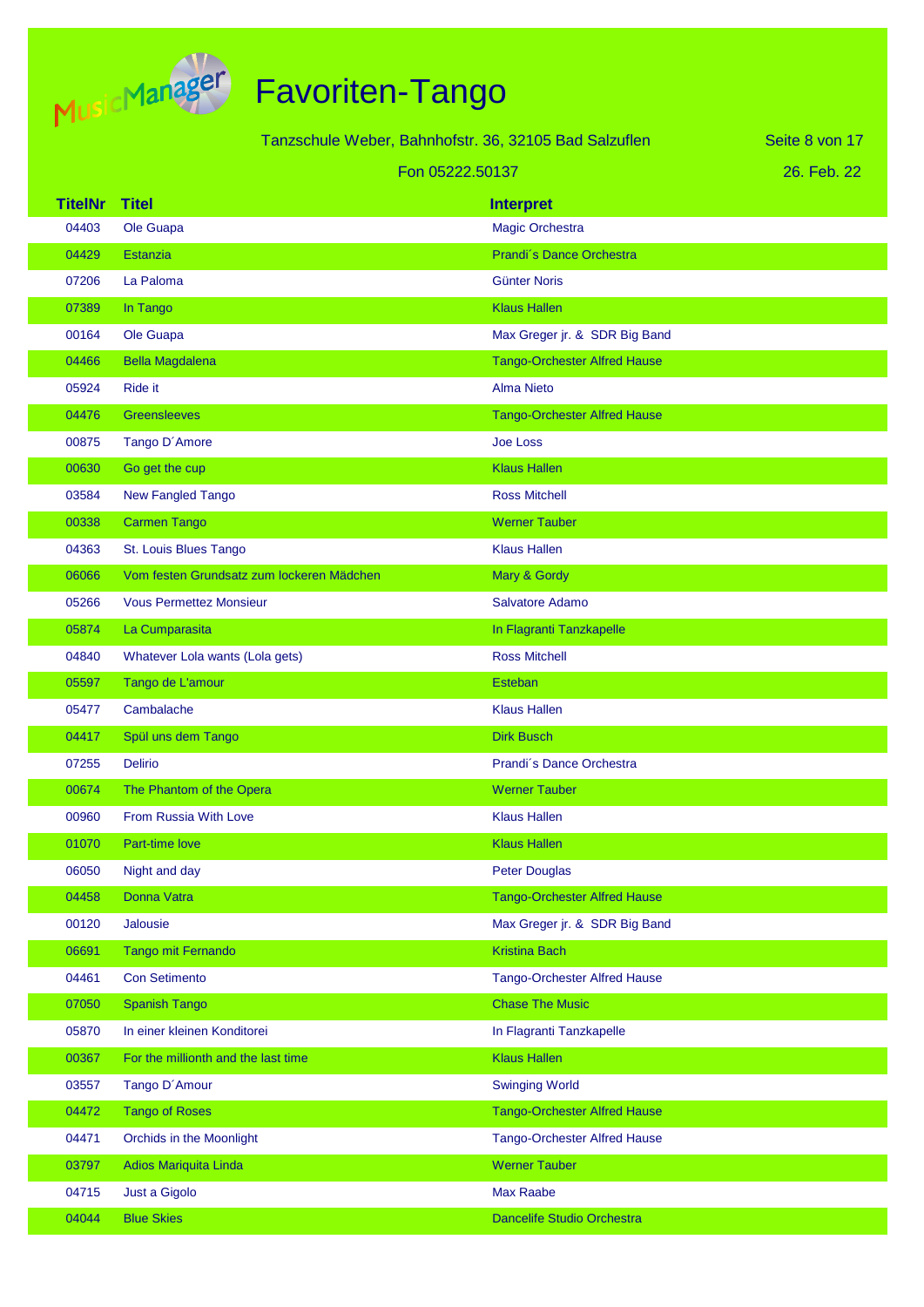

|                | Tanzschule Weber, Bahnhofstr. 36, 32105 Bad Salzuflen |                                              | Seite 9 von 17 |
|----------------|-------------------------------------------------------|----------------------------------------------|----------------|
|                | Fon 05222,50137                                       |                                              | 26. Feb. 22    |
| <b>TitelNr</b> | <b>Titel</b>                                          | <b>Interpret</b>                             |                |
| 04401          | A Media Luz                                           | <b>Magic Orchestra</b>                       |                |
| 13355          | <b>Neverending Story</b>                              | <b>Klaus Hallen Tanzorchester</b>            |                |
| 05864          | Tango mit Fernando                                    | <b>Kristina Bach</b>                         |                |
| 05519          | Just one last dance                                   | <b>Alma Nieto</b>                            |                |
| 05807          | Luna rossa                                            | Victor Silvester Jnr. & Andy Ross Orchestras |                |
| 03976          | <b>Tango Fernando</b>                                 | Hisao Sudo & New Down Beats Orchestra        |                |
| 00317          | <b>Tunnel of Love</b>                                 | <b>Klaus Hallen</b>                          |                |
| 00855          | The Phantom Of The Opera                              | Carry Sass & John Marshall                   |                |
| 04578          | Am Rio Negro                                          | <b>Werner Tauber</b>                         |                |
| 03756          | <b>Tango In The Night</b>                             | <b>Face The Music</b>                        |                |
| 01407          | Dry Your Eyes                                         | <b>Klaus Hallen</b>                          |                |
| 05199          | <b>Excstasy Tango</b>                                 | <b>George Freestone Combo and Friends</b>    |                |
| 04323          | Es wird in hundert Jahren wieder so ein Frühling sein | <b>Orchestra Claudius Alzner</b>             |                |
| 04710          | Kein Schwein ruft mich an                             | <b>Max Raabe</b>                             |                |
| 02979          | El Choclo                                             | <b>Hugo Strasser</b>                         |                |
| 05946          | <b>Teardrops</b>                                      | Markus Schöffl                               |                |
| 03751          | La Chambre Séparé                                     | Taco                                         |                |
| 04118          | Tango En El Parque                                    | <b>Premium Standard</b>                      |                |
| 00813          | Tango del mare                                        | <b>Barimar</b>                               |                |
| 03258          | Luna sobre los Andes                                  | fmp-Tanzorchester und die Harmonies          |                |
| 00323          | Please Mr. Brown                                      | Dancelife Studio Orchestra                   |                |
| 06472          | Dangerous game                                        | <b>Klaus Hallen</b>                          |                |
| 04300          | <b>Tango Del Amor</b>                                 | <b>Ambros Seelos</b>                         |                |
| 03973          | <b>Cantomos Corazon</b>                               | Hisao Sudo & New Down Beats Orchestra        |                |
| 01121          | <b>Sweet Caroline</b>                                 | <b>Klaus Hallen</b>                          |                |
| 04117          | Lejos De Ti                                           | <b>Premium Standard</b>                      |                |
| 03627          | Don't Cry for Me Argentina                            | Tony Evans & His Orchestra                   |                |
| 04933          | <b>Schwarze Augen</b>                                 | <b>Ballroom dancing</b>                      |                |
| 04885          | El Piccador                                           | Karl Herberger Orchestra                     |                |
| 04064          | Die Tango Bar (vocal)                                 | <b>Autumn Winds</b>                          |                |
| 00033          | <b>Jealousy</b>                                       | <b>Billy Fury</b>                            |                |
| 01560          | <b>Orient Cafe</b>                                    | <b>Serious Fun</b>                           |                |
| 01655          | Tango der Träume                                      | Erich Bachmann Orchestra                     |                |
| 05968          | <b>Adios Muchachos</b>                                | Tony Evans & His Orchestra                   |                |
| 06758          | Remordimiento                                         | Irven Tidswell empress Ballroom Orchestra    |                |
| 03549          | La Cumparsita                                         | Salsamerica                                  |                |
| 03968          | <b>Dessauer Tango</b>                                 | Hisao Sudo & New Down Beats Orchestra        |                |
| 05635          | Tanze mit mir in den Morgen                           | <b>Hugo Strasser</b>                         |                |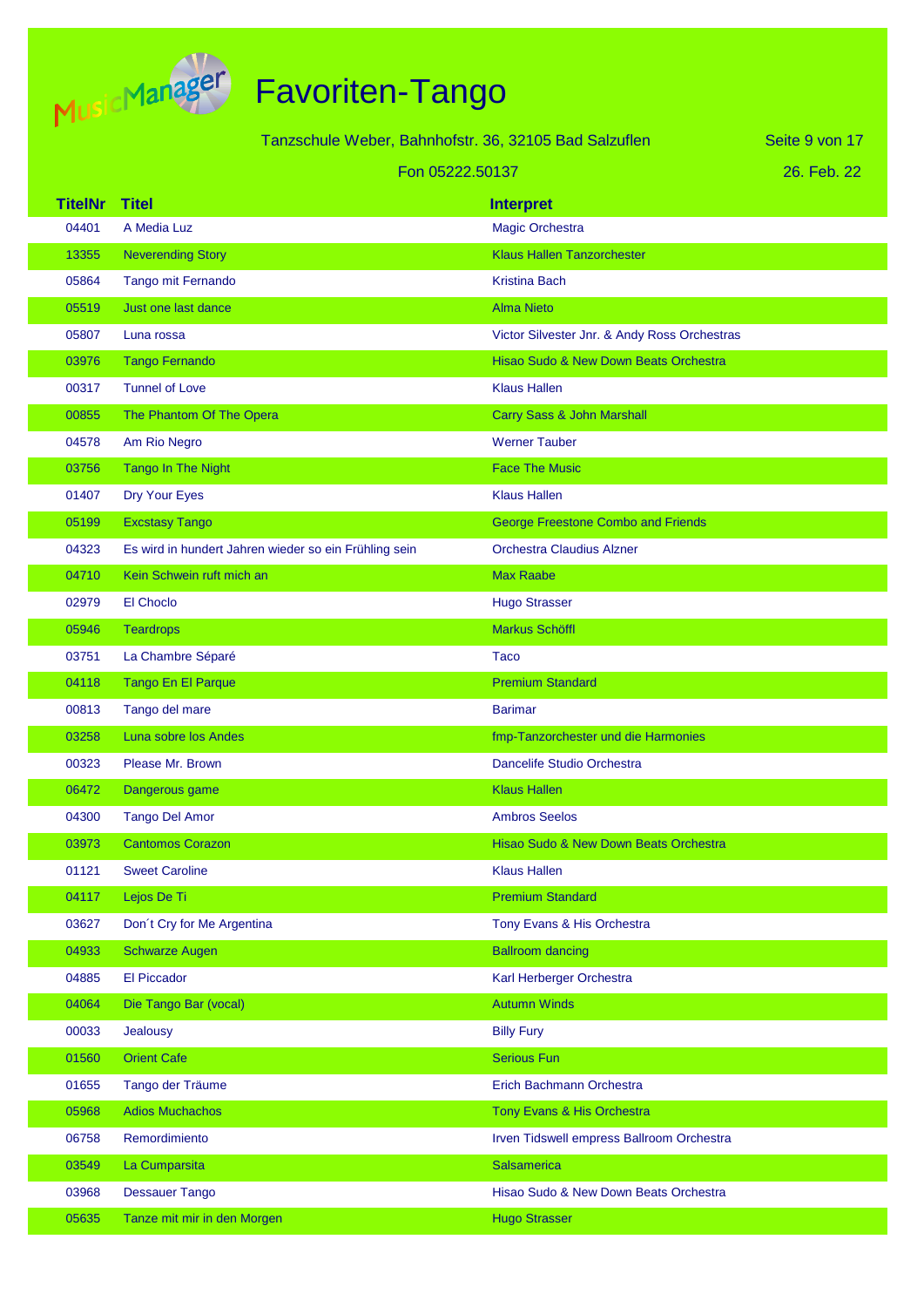

|                |                                 | Tanzschule Weber, Bahnhofstr. 36, 32105 Bad Salzuflen | Seite 10 von 17 |
|----------------|---------------------------------|-------------------------------------------------------|-----------------|
|                | 26. Feb. 22                     |                                                       |                 |
| <b>TitelNr</b> | <b>Titel</b>                    | <b>Interpret</b>                                      |                 |
| 05086          | <b>She Bangs</b>                | <b>Vio Friedmann</b>                                  |                 |
| 06064          | El Chocolo                      | <b>Nat King Cole</b>                                  |                 |
| 04452          | IL Tangaccio                    | Prandi's Dance Orchestra                              |                 |
| 00548          | If you were my woman            | <b>Klaus Hallen</b>                                   |                 |
| 04468          | La Morocha                      | <b>Tango-Orchester Alfred Hause</b>                   |                 |
| 06216          | Antes que ver el sol            | <b>Orchestra Alec Medina</b>                          |                 |
| 06002          | Alma                            | <b>Arielle Dombasle</b>                               |                 |
| 05507          | <b>Tango Lugano</b>             | <b>Casa Musica</b>                                    |                 |
| 04409          | <b>Fuego Rojo</b>               | <b>Magic Orchestra</b>                                |                 |
| 05666          | Mr. Amigo                       | <b>Victor Silvester</b>                               |                 |
| 04469          | L'Amour C'est Pour Rien         | <b>Tango-Orchester Alfred Hause</b>                   |                 |
| 03444          | <b>I Kiss Your Hand Madame</b>  | Tommy Sanderson And His Orchestra                     |                 |
| 04908          | Jealousy                        | Andy Ross & His Orchestra                             |                 |
| 03231          | <b>Tango Supreme</b>            | <b>Ken Turner</b>                                     |                 |
| 03992          | Leonora                         | Suda Hisao & New down beats orchestra                 |                 |
| 04839          | Just an old fashioned girl      | <b>Ross Mitchell</b>                                  |                 |
| 04690          | On the blue bridge              | Hansi & Bianca                                        |                 |
| 04606          | Turteltauben-Tango              | <b>Günter Noris</b>                                   |                 |
| 04464          | Puszta Tango                    | <b>Tango-Orchester Alfred Hause</b>                   |                 |
| 04475          | <b>Il Pleut Sur La Route</b>    | <b>Tango-Orchester Alfred Hause</b>                   |                 |
| 04640          | Granada                         | verschiedene Interpreten                              |                 |
| 04451          | <b>Buonasera Signorina</b>      | Prandi's Dance Orchestra                              |                 |
| 07131          | You and the night and the music | <b>Ross Mitchell</b>                                  |                 |
| 04833          | Felicia                         | Elisir della Danza                                    |                 |
| 05059          | Ispiracion                      | Prandi's Dance Orchestra                              |                 |
| 00644          | Tango de'l amor                 | <b>Klaus Hallen</b>                                   |                 |
| 03330          | <b>Gypsy Dream Rose</b>         | <b>Gerard Hever</b>                                   |                 |
| 03044          | <b>Strano Tango</b>             | L.M. Project                                          |                 |
| 06532          | Ich hab das Glück bestellt      | <b>Camillo Felgen</b>                                 |                 |
| 03856          | <b>Tres Hombres Paraglidos</b>  | <b>Ross Mitchell</b>                                  |                 |
| 03943          | Remordimiento                   | unbekannter Interpret                                 |                 |
| 03709          | <b>Tango Estrella</b>           | Max Greger und sein Tanzorchester                     |                 |
| 00948          | Delirio                         | <b>Klaus Hallen</b>                                   |                 |
| 11137          | Spül uns den Tango              | <b>Dirk Busch</b>                                     |                 |
| 01629          | The Phantom Of The Opera        | <b>Dance Unlimited</b>                                |                 |
| 01854          | Adios muchachos                 | Bela Sanders und sein Tanzorchester                   |                 |
| 07257          | Olè Guapa                       | Prandi's Dance Orchestra                              |                 |
| 03972          | Jessika                         | Hisao Sudo & New Down Beats Orchestra                 |                 |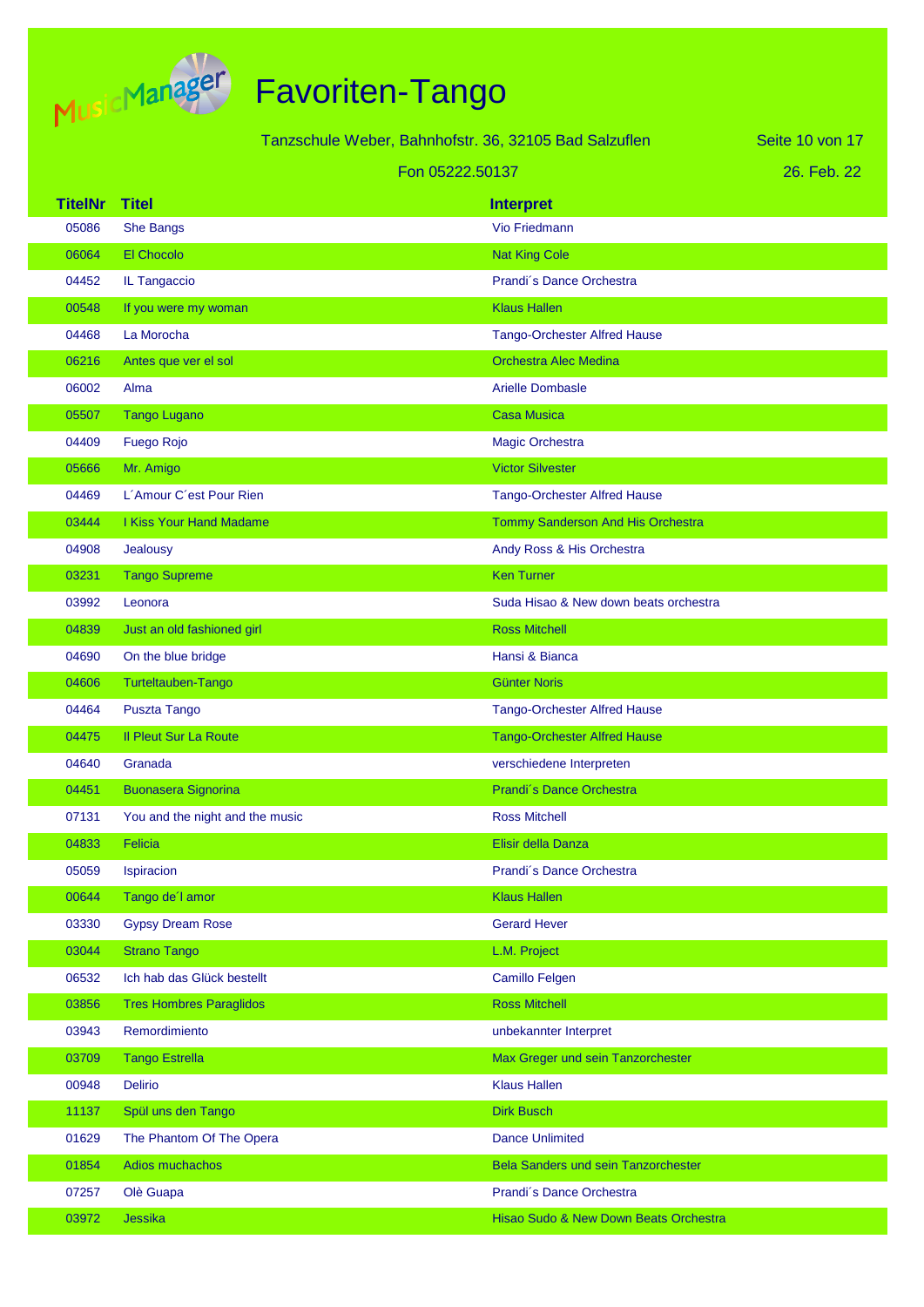

|                |                          | Tanzschule Weber, Bahnhofstr. 36, 32105 Bad Salzuflen | Seite 11 von 17 |
|----------------|--------------------------|-------------------------------------------------------|-----------------|
|                |                          | Fon 05222.50137                                       | 26. Feb. 22     |
| <b>TitelNr</b> | <b>Titel</b>             | <b>Interpret</b>                                      |                 |
| 03628          | Tango Espania            | Tony Evans & His Orchestra                            |                 |
| 04718          | Oh, Donna Clara          | <b>Max Raabe</b>                                      |                 |
| 06983          | Tango delle capinere     | Prandi's Dance Orchestra                              |                 |
| 03213          | Hernando's Hideaway      | Irvin Tidswell and the falsch                         |                 |
| 02728          | Le plus beau tango       | <b>Claude Blouin</b>                                  |                 |
| 03603          | <b>Tango Rio Taro</b>    | Wolff Hartmann Gala Sound Orchestra                   |                 |
| 06063          | Noches de estrelitas     | <b>Hugo Strasser</b>                                  |                 |
| 04220          | <b>Verano Poteno</b>     | <b>Klaus Hallen</b>                                   |                 |
| 07074          | Violetta                 | <b>Orchester Ambros Seelos</b>                        |                 |
| 03910          | <b>Tango A La Turque</b> | <b>Werner Tauber</b>                                  |                 |
| 03755          | <b>Naked Tango</b>       | <b>Face The Music</b>                                 |                 |
| 05719          | Tango porJulia           | <b>Top-Time Orchestra</b>                             |                 |
| 04876          | Tango del sol            | Karl Herberger Orchestra                              |                 |
| 07470          | Please Mr. Brown         | Alma Cogan                                            |                 |
| 07413          | Hernando's hideaway      | Markus Schöffl                                        |                 |
| 06757          | <b>Guitar Tango</b>      | <b>Instrumental Finale Musikproduktion</b>            |                 |
| 05027          | <b>Nadine</b>            | Rias Dance Orchestra & Strings                        |                 |
| 04740          | Jalousie                 | <b>Velvet Tanzorchester</b>                           |                 |
| 03194          | Ole Guapa                | Dancelife Studio Orchestra                            |                 |
| 04054          | Die Tango Bar            | <b>Autumn Winds</b>                                   |                 |
| 04407          | La Cumparsita            | Magic Orchestra                                       |                 |
| 03491          | <b>Tango Erotique</b>    | <b>Günther Noris</b>                                  |                 |
| 04402          | Schöner Gigolo           | Magic Orchestra                                       |                 |
| 05024          | Los Requerdos            | Rias Dance Orchestra & Strings                        |                 |
| 04391          | <b>Pariser Tango</b>     | <b>Mireille Mathieu</b>                               |                 |
| 04657          | Nina Solitaria           | <b>Ambros Seelos</b>                                  |                 |
| 06756          | Tango mit Fernando       | <b>Kristina Bach</b>                                  |                 |
| 03942          | <b>Spanish Night</b>     | unbekannter Interpret                                 |                 |
| 05324          | La Cumparsita            | <b>Hugo Strasser</b>                                  |                 |
| 00210          | <b>Tango Bellissimo</b>  | Max Greger und sein Tanzorchester                     |                 |
| 02980          | Maria Celina             | <b>Hugo Strasser</b>                                  |                 |
| 03305          | <b>Baby Face</b>         | <b>Sunset Dance Orchestra</b>                         |                 |
| 04119          | Sobre El Mar             | <b>Premium Standard</b>                               |                 |
| 03229          | Ole Guapa                | <b>Ken Turner</b>                                     |                 |
| 03142          | Hernando's Hideaway      | <b>Ross Mitchell</b>                                  |                 |
| 05362          | Don't leave me this way  | pro media musik gmbh                                  |                 |
| 02978          | Ole Guapa                | <b>Hugo Strasser</b>                                  |                 |
| 06198          | Aspettami ogni sera      | <b>Klaus Hallen</b>                                   |                 |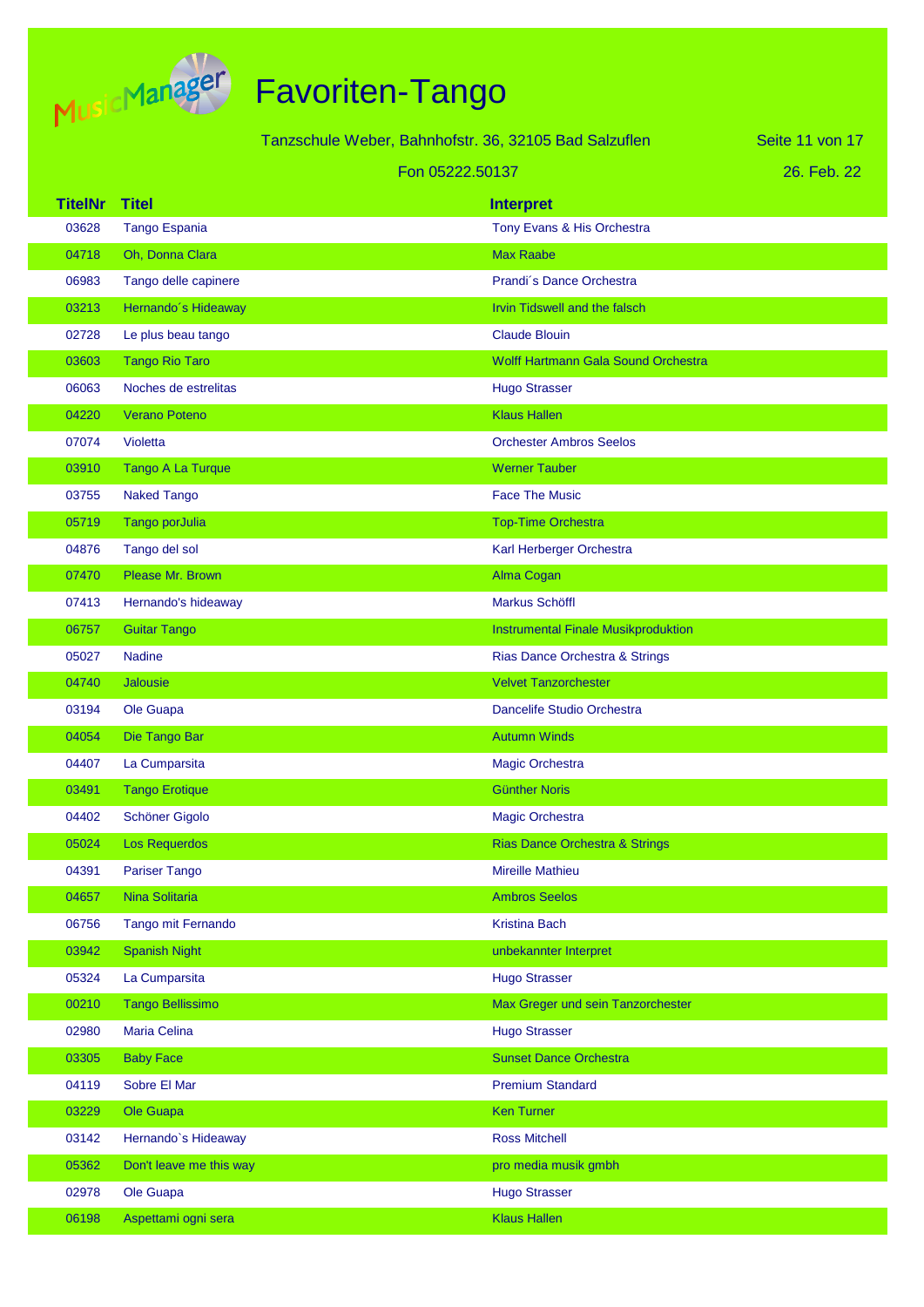

|                |                                   | Tanzschule Weber, Bahnhofstr. 36, 32105 Bad Salzuflen | Seite 12 von 17 |
|----------------|-----------------------------------|-------------------------------------------------------|-----------------|
|                |                                   | Fon 05222.50137                                       | 26. Feb. 22     |
| <b>TitelNr</b> | <b>Titel</b>                      | <b>Interpret</b>                                      |                 |
| 02618          | <b>Sombras</b>                    | <b>Percy Faith</b>                                    |                 |
| 00152          | Granada                           | Max Greger jr. & SDR Big Band                         |                 |
| 05676          | Tango del Arrabal                 | Karl Schmidt Big Band                                 |                 |
| 03176          | <b>Jealousy</b>                   | Ken Turner & His Orchestra                            |                 |
| 04658          | <b>Hablando Suave</b>             | <b>Ambros Seelos</b>                                  |                 |
| 05133          | Fairyland                         | S.I.T. Orchestra And Singers                          |                 |
| 04463          | Moskauer Nächte                   | <b>Tango-Orchester Alfred Hause</b>                   |                 |
| 04549          | Astortango                        | Prandi's Dance Orchestra                              |                 |
| 05058          | <b>Tabarro</b>                    | Prandi's Dance Orchestra                              |                 |
| 05057          | Avenida De Hayo                   | Prandi's Dance Orchestra                              |                 |
| 04459          | En Esta Tarde Gris                | <b>Tango-Orchester Alfred Hause</b>                   |                 |
| 03647          | <b>Tango Crassico</b>             | Suda Hisao & New down beats orchestra                 |                 |
| 07256          | La Cumparasita                    | Prandi's Dance Orchestra                              |                 |
| 04689          | Astoria                           | Hansi & Bianca                                        |                 |
| 03342          | <b>Tango Tanga</b>                | <b>Günther Noris</b>                                  |                 |
| 06173          | <b>Dessauer Tango</b>             | <b>Günter Noris</b>                                   |                 |
| 03362          | <b>Tango Ecstasy</b>              | <b>Günther Noris</b>                                  |                 |
| 05643          | <b>Tango Argentino</b>            | <b>Hugo Strasser</b>                                  |                 |
| 04834          | Sombra                            | Elisir della Danza                                    |                 |
| 04406          | Du schwarzer Zigeuner             | <b>Magic Orchestra</b>                                |                 |
| 05017          | <b>Gipsy Tango</b>                | <b>Werner Tauber</b>                                  |                 |
| 03352          | La Paloma                         | <b>Günther Noris</b>                                  |                 |
| 00546          | La Cumparasita                    | <b>Klaus Hallen</b>                                   |                 |
| 03516          | Green, Green Grass Of Home        | <b>Dancelife Studio Orchestra</b>                     |                 |
| 00182          | <b>Tango Classico</b>             | Max Greger und sein Tanzorchester                     |                 |
| 04462          | Cuando Ilora La Milonga           | <b>Tango-Orchester Alfred Hause</b>                   |                 |
| 04470          | Man Müsste Klavier spielen können | Tango-Orchester Alfred Hause                          |                 |
| 00092          | For all we knew                   | <b>Klaus Hallen</b>                                   |                 |
| 07537          | Agata                             | <b>Klaus Hallen</b>                                   |                 |
| 04460          | Cabecita                          | <b>Tango-Orchester Alfred Hause</b>                   |                 |
| 03284          | On A Little Street                | <b>Hugo Strasser</b>                                  |                 |
| 04832          | Cumparsita                        | Elisir della Danza                                    |                 |
| 03969          | A La Gran Muneca                  | Hisao Sudo & New Down Beats Orchestra                 |                 |
| 02549          | Luna Rossa                        | <b>Victor Silvester</b>                               |                 |
| 04639          | Sombra                            | verschiedene Interpreten                              |                 |
| 05395          | Terra promessa                    | pro media musik gmbh                                  |                 |
| 03424          | Turniertango                      | Max Greger und sein Tanzorchester                     |                 |
| 05849          | Agata                             | <b>Klaus Hallen</b>                                   |                 |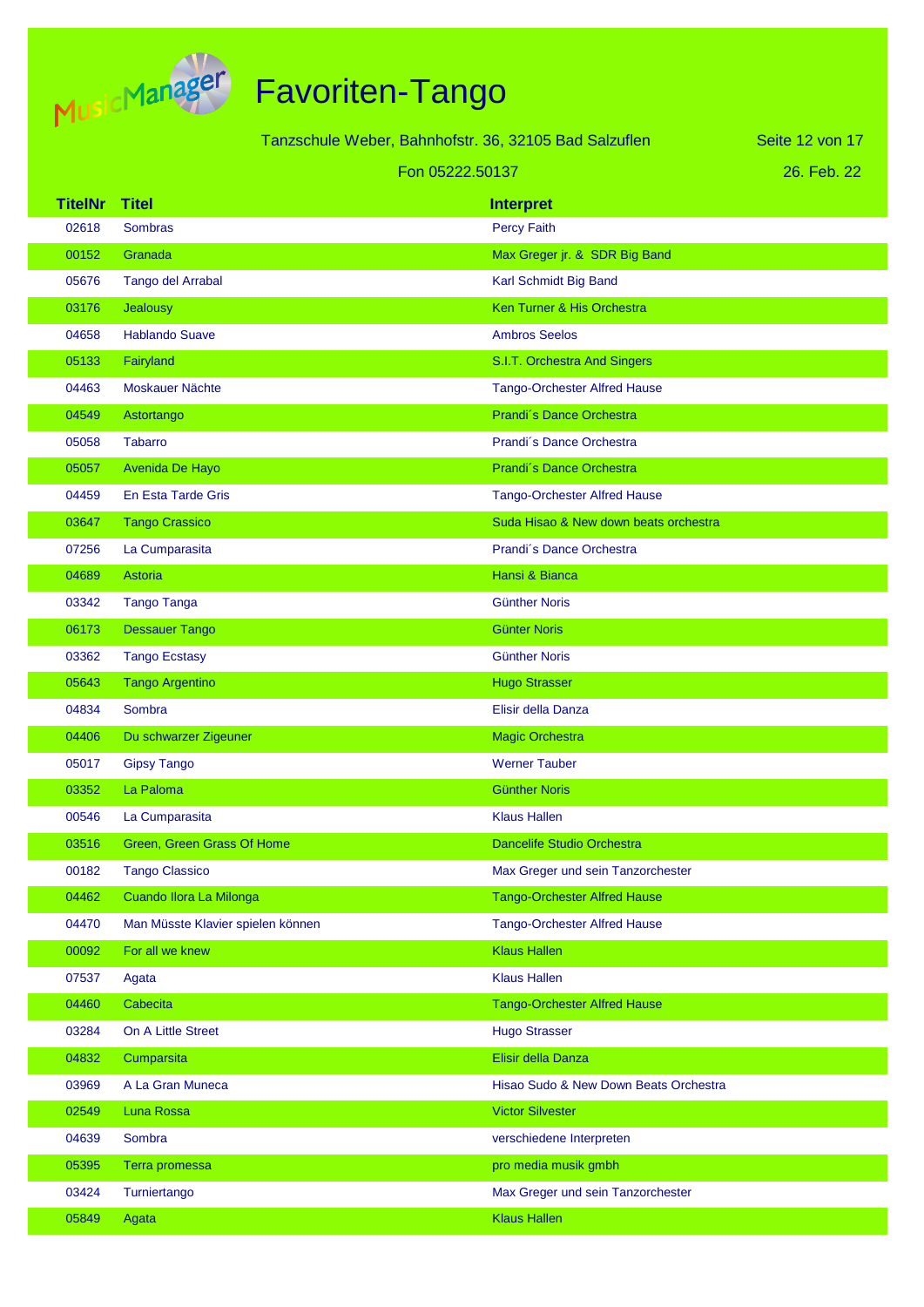

|                |                                            | Tanzschule Weber, Bahnhofstr. 36, 32105 Bad Salzuflen | Seite 13 von 17 |
|----------------|--------------------------------------------|-------------------------------------------------------|-----------------|
|                | Fon 05222.50137                            |                                                       | 26. Feb. 22     |
| <b>TitelNr</b> | <b>Titel</b>                               | <b>Interpret</b>                                      |                 |
| 03376          | <b>Tango Negro</b>                         | <b>Günther Noris</b>                                  |                 |
| 03463          | Chanson d'amour                            | <b>Hugo Strasser</b>                                  |                 |
| 00495          | Again                                      | Dancelife Studio Orchestra                            |                 |
| 03010          | Tango d'Amour                              | <b>Dancelife Studio Orchestra</b>                     |                 |
| 00563          | <b>Tango Max</b>                           | <b>SDR Big Band</b>                                   |                 |
| 03409          | <b>Zwei Gitarren</b>                       | Max Greger und sein Tanzorchester                     |                 |
| 03662          | <b>Melodia-Buenos Aires</b>                | <b>Günther Noris</b>                                  |                 |
| 05690          | A pretty girl is like a melody             | Johnny Howard & His Orchestra                         |                 |
| 06457          | <b>Adios Muchachos</b>                     | <b>Musicor</b>                                        |                 |
| 04322          | Addio, Donna Grazia                        | <b>Orchestra Claudius Alzner</b>                      |                 |
| 02548          | La Carmencita                              | <b>Orchestra Pedro Gonez</b>                          |                 |
| 03629          | Jealousy                                   | Tony Evans & His Orchestra                            |                 |
| 04418          | Rot ist dein Mund                          | <b>Roy Black</b>                                      |                 |
| 02920          | The Little Drummer Boy                     | <b>Klaus Hallen</b>                                   |                 |
| 00800          | El Choclo                                  | <b>Werner Tauber</b>                                  |                 |
| 04617          | <b>Walters Tango</b>                       | <b>Tanzorchester Wolf Kaiser</b>                      |                 |
| 05703          | Tango da Saudade                           | <b>New Ballroom Orchestra</b>                         |                 |
| 02644          | Im Rosengarten von Sanssouci               | Hartmut Kupka Big Band                                |                 |
| 04235          | Immer und ewig                             | <b>Hugo Strasser</b>                                  |                 |
| 01233          | <b>Elfen A Magyar</b>                      | <b>Werner Tauber</b>                                  |                 |
| 03030          | Tango Iduna                                | <b>Hugo Strasser</b>                                  |                 |
| 02669          | <b>Tango Amoroso</b>                       | Karl Schmidt Big Band                                 |                 |
| 01815          | <b>Buenos Aires</b>                        | Casa Musica                                           |                 |
| 03974          | Hurricane                                  | Hisao Sudo & New Down Beats Orchestra                 |                 |
| 02847          | Poema                                      | Melfi                                                 |                 |
| 00249          | Agata                                      | <b>Klaus Hallen</b>                                   |                 |
| 01737          | The Pink Panther Theme                     | <b>Klaus Hallen</b>                                   |                 |
| 00694          | Viva Argentina                             | <b>Günther Noris</b>                                  |                 |
| 02638          | <b>Tango Atlantico</b>                     | Dancelife Studio Orchestra                            |                 |
| 05381          | In-Tango                                   | <b>Casa Musica</b>                                    |                 |
| 02846          | <b>Green Green Grass of Home</b>           | C. Putmann                                            |                 |
| 03113          | <b>Cherry Pink And Apple Blossom White</b> | Wolfgang Kompalka Showband                            |                 |
| 02068          | Serenade                                   | <b>Günther Noris</b>                                  |                 |
| 03975          | La Morocha                                 | Hisao Sudo & New Down Beats Orchestra                 |                 |
| 03970          | Twilight                                   | Hisao Sudo & New Down Beats Orchestra                 |                 |
| 01425          | The Rain In Spain                          | <b>Klaus Hallen</b>                                   |                 |
| 03445          | Tango Of The Bells                         | Tommy Sanderson And His Orchestra                     |                 |
| 00151          | El Mac Mahon                               | Max Greger jr. & SDR Big Band                         |                 |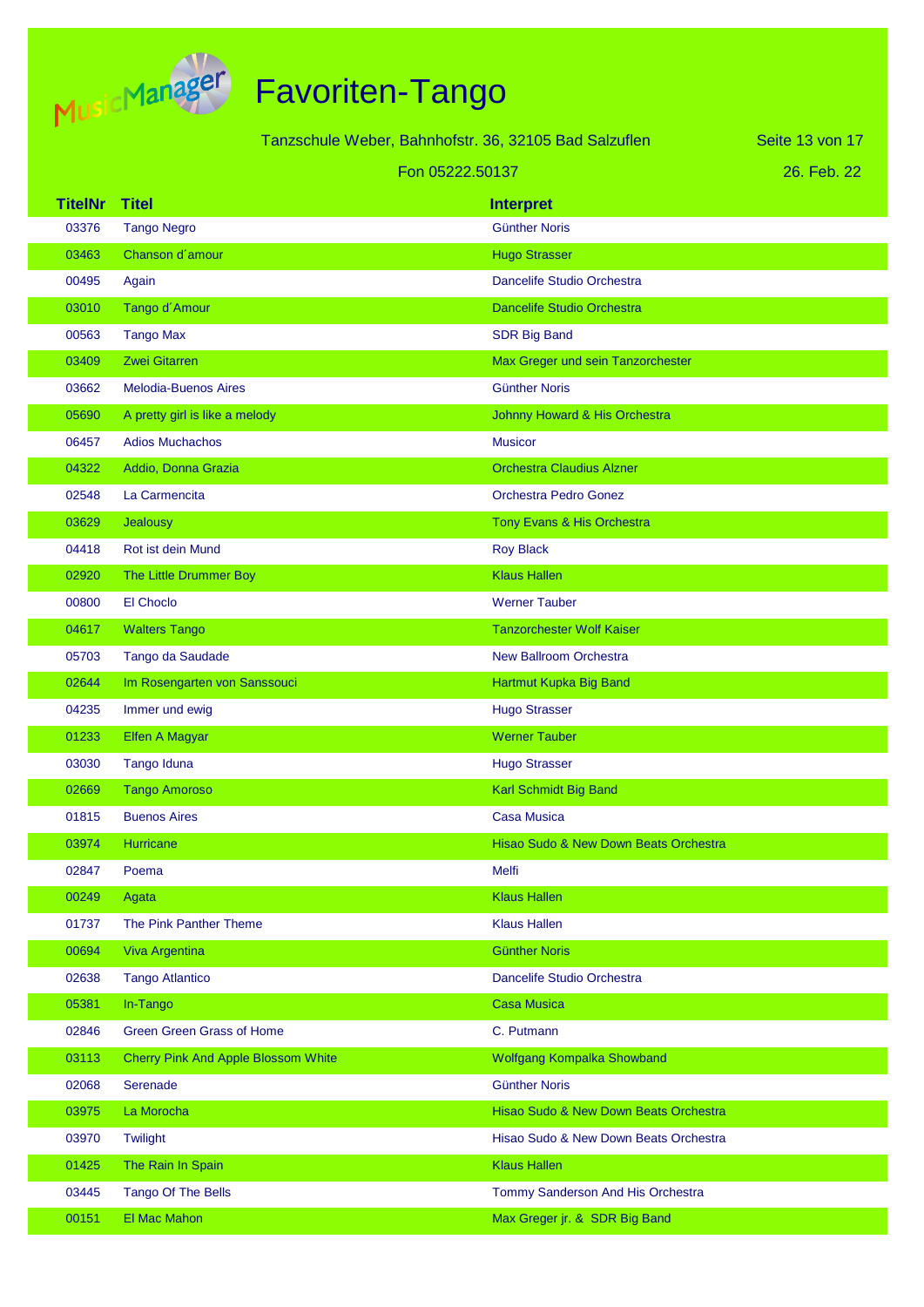

|                |                             | Tanzschule Weber, Bahnhofstr. 36, 32105 Bad Salzuflen | Seite 14 von 17 |
|----------------|-----------------------------|-------------------------------------------------------|-----------------|
|                | Fon 05222.50137             |                                                       | 26. Feb. 22     |
| <b>TitelNr</b> | <b>Titel</b>                | <b>Interpret</b>                                      |                 |
| 03396          | Adios Pampa Mia             | <b>Ambros Seelos</b>                                  |                 |
| 04656          | <b>Rhythm Only</b>          | <b>Ambros Seelos</b>                                  |                 |
| 03389          | Be My Baby                  | <b>Werner Tauber</b>                                  |                 |
| 01224          | Any Dream Will Do           | <b>Werner Tauber</b>                                  |                 |
| 03971          | <b>Blauer Himmel</b>        | Hisao Sudo & New Down Beats Orchestra                 |                 |
| 12763          | <b>Tango Argentino</b>      | <b>Michael Schanze</b>                                |                 |
| 02966          | The phantom of the opera    | <b>Klaus Hallen</b>                                   |                 |
| 03583          | La Coqueta                  | <b>Ross Mitchell</b>                                  |                 |
| 03991          | A La Gran Muneca            | Suda Hisao & New down beats orchestra                 |                 |
| 00547          | Agatha                      | <b>Klaus Hallen</b>                                   |                 |
| 00921          | <b>Something There</b>      | <b>Werner Tauber</b>                                  |                 |
| 04219          | <b>Alice In Fashionland</b> | <b>Klaus Hallen</b>                                   |                 |
| 01023          | Tango para Catalina         | <b>Orchestre Tani Scala</b>                           |                 |
| 10241          | Just an old fashioned girl  | <b>Ross Mitchell</b>                                  |                 |
| 01867          | <b>Tango Poesie</b>         | <b>Bela Sanders und sein Tanzorchester</b>            |                 |
| 00794          | <b>Fanfare Tango</b>        | <b>Werner Tauber</b>                                  |                 |
| 00725          | <b>Adios Muchachos</b>      | <b>Hugo Strasser</b>                                  |                 |
| 02547          | <b>Spider Of The Night</b>  | <b>Geoff Love &amp; His Orchestra</b>                 |                 |
| 04376          | Schwanensee                 | <b>Klaus Hallen</b>                                   |                 |
| 03507          | Ich möchte so gerne         | <b>Hugo Strasser</b>                                  |                 |
| 05866          | Tango mit Fernando          | <b>Kristina Bach</b>                                  |                 |
| 05270          | La Cumparsita               | <b>Sexteto Mayor</b>                                  |                 |
| 03375          | Paloma                      | Günther Noris                                         |                 |
| 03304          | Don't Fence Me In           | <b>Sunset Dance Orchestra</b>                         |                 |
| 03573          | <b>Gipsy Queen</b>          | <b>Günther Noris</b>                                  |                 |
| 03212          | Annientamento               | Irvin Tidswell and the falsch                         |                 |
| 05834          | In einer kleinen Konditorei | <b>Hugo Strasser</b>                                  |                 |
| 03417          | Carmen                      | Max Greger und sein Tanzorchester                     |                 |
| 00068          | Kein Schwein ruft mich an   | <b>Klaus Hallen</b>                                   |                 |
| 01598          | Tango T.                    | Karl Schmidt Big Band                                 |                 |
| 08563          | Tanze mit mir in den Morgen | <b>Hugo Strasser</b>                                  |                 |
| 03270          | <b>Tango Cubana</b>         | <b>Ross Mitchell</b>                                  |                 |
| 05025          | Anoche                      | Rias Dance Orchestra & Strings                        |                 |
| 04392          | Hör mein Lied Violetta      | Bela Sanders und sein Tanzorchester                   |                 |
| 04375          | Donna Diana                 | <b>Klaus Hallen</b>                                   |                 |
| 03646          | Nueve De Julio              | Suda Hisao & New down beats orchestra                 |                 |
| 05591          | The tunnel of love          | Fun Boy Three                                         |                 |
| 02058          | Eljen A Magyar              | <b>Günther Noris</b>                                  |                 |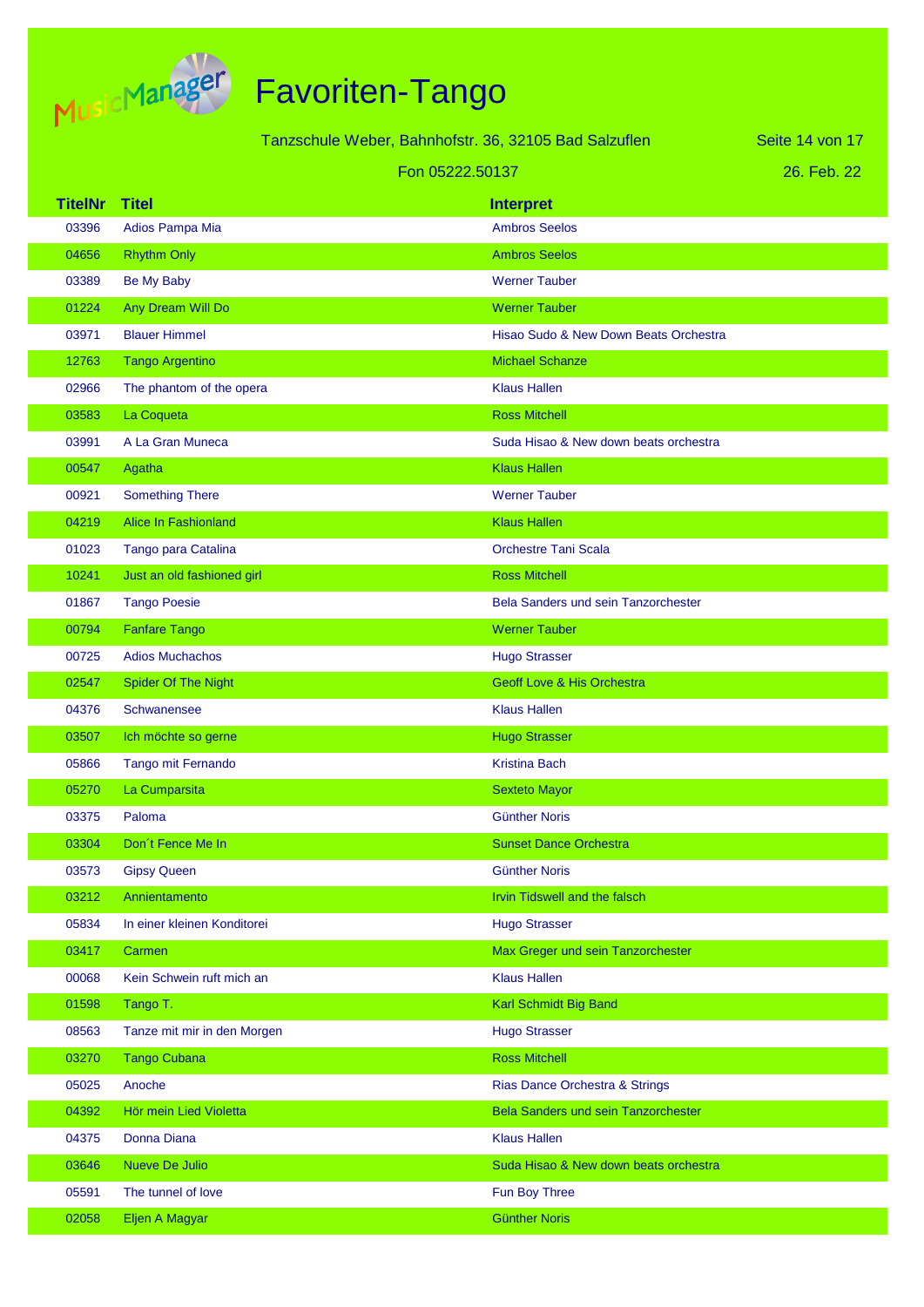

|                |                                   | Tanzschule Weber, Bahnhofstr. 36, 32105 Bad Salzuflen | Seite 15 von 17 |
|----------------|-----------------------------------|-------------------------------------------------------|-----------------|
|                |                                   | Fon 05222.50137                                       | 26. Feb. 22     |
| <b>TitelNr</b> | <b>Titel</b>                      | <b>Interpret</b>                                      |                 |
| 07508          | <b>The Rumour</b>                 | <b>Markus Schöffl</b>                                 |                 |
| 03175          | <b>Blauer Himmel</b>              | Ken Turner & His Orchestra                            |                 |
| 05554          | El Tango de Roxanne               | <b>Casa Musica</b>                                    |                 |
| 05788          | Jealousy                          | <b>Billy Fury</b>                                     |                 |
| 03060          | <b>Pariser Tango</b>              | <b>Hugo Strasser</b>                                  |                 |
| 05768          | <b>Margeriten Tango</b>           | <b>Günter Noris</b>                                   |                 |
| 08503          | <b>Tango Scheherazade</b>         | <b>Günter Noris</b>                                   |                 |
| 03162          | <b>Golden Earrings</b>            | Johnny Howard & His Orchestra                         |                 |
| 00947          | <b>Volvio Una Noche</b>           | <b>Klaus Hallen</b>                                   |                 |
| 02989          | <b>Kalinka</b>                    | <b>Klaus Hallen</b>                                   |                 |
| 05766          | Saphir Tango                      | <b>Günter Noris</b>                                   |                 |
| 05767          | <b>Adios Muchachos</b>            | <b>Günter Noris</b>                                   |                 |
| 05765          | <b>Roter Mohn</b>                 | <b>Günter Noris</b>                                   |                 |
| 05598          | La Cumparasita                    | Rodriguez                                             |                 |
| 05576          | Cell block Tango                  | <b>Casa Musica</b>                                    |                 |
| 04778          | Money, money, money               | <b>Ross Mitchell</b>                                  |                 |
| 04704          | Concilation                       | <b>Musica Caliente Vol.III</b>                        |                 |
| 04550          | Tanguedia                         | Prandi's Dance Orchestra                              |                 |
| 07284          | Flor del Alma                     | <b>Victor Silvester</b>                               |                 |
| 05940          | Hot stuff                         | Markus Schöffl                                        |                 |
| 06065          | Tanze mit mir in den Morgen       | <b>Hugo Strasser</b>                                  |                 |
| 02988          | <b>Türkischer Marsch</b>          | <b>Klaus Hallen</b>                                   |                 |
| 06960          | Tango mit Fernando                | <b>Kristina Bach</b>                                  |                 |
| 06348          | Kein Schwein ruft mich an         | Palast Orchester feat. Max Raabe                      |                 |
| 07049          | Habanera                          | <b>Chase The Music</b>                                |                 |
| 06809          | Hernando's Hideaway               | <b>Golem Orchestra and Josef Laufer</b>               |                 |
| 06266          | Part-time love                    | <b>Klaus Hallen</b>                                   |                 |
| 04005          | Rodriguez Pena                    | Suda Hisao & New down beats orchestra                 |                 |
| 12750          | <b>Tango Nostalgie</b>            | <b>Helga Kanes</b>                                    |                 |
| 12753          | Tanz doch mal einen Tango mit mir | Irena                                                 |                 |
| 08356          | Music of the night                | Dancelife Studio Orchestra                            |                 |
| 12115          | Tanze mit mir in den Morgen       | <b>Gerhard Wendland</b>                               |                 |
| 09287          | Flug auf dem Drachen              | Dancelife Studio Orchestra                            |                 |
| 15227          | El Trend De La Vida               | <b>Oscar Benito</b>                                   |                 |
| 13041          | Nicht artgerecht                  | <b>Roger Cicero</b>                                   |                 |
| 11337          | I wanna dance with somebody       | <b>Klaus Hallen</b>                                   |                 |
| 08803          | Assasin's Tango                   | <b>Chris Holburn</b>                                  |                 |
| 09027          | Libertango                        | <b>Bond</b>                                           |                 |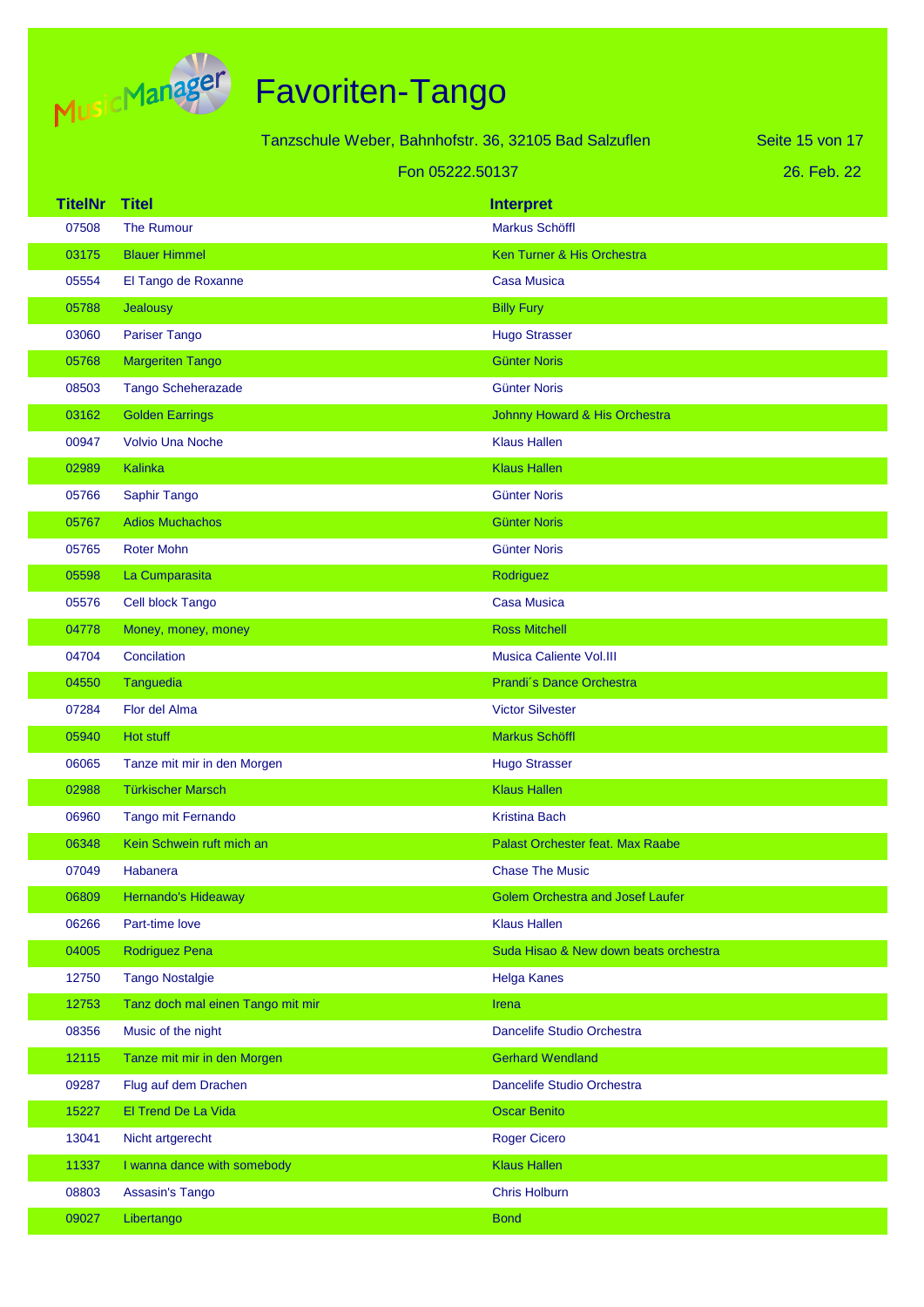

|                |                                  | Tanzschule Weber, Bahnhofstr. 36, 32105 Bad Salzuflen | Seite 16 von 17 |
|----------------|----------------------------------|-------------------------------------------------------|-----------------|
|                |                                  | Fon 05222.50137                                       | 26. Feb. 22     |
| <b>TitelNr</b> | <b>Titel</b>                     | <b>Interpret</b>                                      |                 |
| 15312          | <b>Mystico</b>                   | <b>Amethyst Argentum</b>                              |                 |
| 15303          | <b>Une Soir Drole</b>            | <b>Fusione Elevata</b>                                |                 |
| 15310          | Opera                            | <b>Amethyst Argentum</b>                              |                 |
| 15226          | Sol E Luna                       | <b>The Medaillons</b>                                 |                 |
| 15224          | <b>Barcelona</b>                 | Ponte Blu                                             |                 |
| 09927          | I've seen that face before       | Monika Brodka                                         |                 |
| 13499          | Der Malocher                     | <b>Udo Lindenberg</b>                                 |                 |
| 13656          | <b>Devil's Tango</b>             | <b>Stefano Fonzi</b>                                  |                 |
| 14702          | Dance with me                    | <b>Vio Friedmann</b>                                  |                 |
| 15225          | Christiano                       | <b>Chris Drave</b>                                    |                 |
| 15228          | The Game                         | <b>Senor Villano</b>                                  |                 |
| 15251          | Eleftherosi                      | <b>Liaison Classique</b>                              |                 |
| 15252          | <b>Tango Del Silencio</b>        | stringNbase                                           |                 |
| 14659          | Dry your eyes                    | <b>Peter Douglas</b>                                  |                 |
| 08611          | Seisouso                         | Cirque de Soleil                                      |                 |
| 08252          | <b>Girls On Film</b>             | <b>Dancelife Studio Orchestra</b>                     |                 |
| 08415          | Burbajas de amore                | The Ray Hamilton Ballroom Orchestra                   |                 |
| 08416          | <b>Baker Street</b>              | The Ray Hamilton Ballroom Orchestra                   |                 |
| 08201          | <b>Round Round</b>               | Dancelife Studio Orchestra                            |                 |
| 08608          | La Viguela                       | <b>Gotan Project</b>                                  |                 |
| 08805          | Astor                            | Ramon Buenavista Y Su Orchestra                       |                 |
| 09134          | Argentina vieja                  | <b>Nuevo Tango Project</b>                            |                 |
| 09133          | <b>Santa Monica</b>              | Nuevo Tango Project                                   |                 |
| 09257          | Tango de Maria                   | Michele Braga                                         |                 |
| 09025          | <b>Bulna</b>                     | Diana Frangi & Gustavo Ares                           |                 |
| 08006          | <b>Buenos Aires hora cero</b>    | <b>Carlos Ortega</b>                                  |                 |
| 08483          | Guapita                          | Dancelife Studio Orchestra                            |                 |
| 08609          | <b>Assassin's Tango</b>          | <b>Chris Holburn</b>                                  |                 |
| 07703          | Baby get higher                  | Dancelife Studio Orchestra                            |                 |
| 08123          | <b>You'll Never Know</b>         | <b>Josephine Bradley</b>                              |                 |
| 07698          | It' si in your eyes              | Dancelife Studio Orchestra                            |                 |
| 13650          | Tango Per Noemi                  | Daniele Falangone                                     |                 |
| 08253          | Some Like It Hot                 | Dancelife Studio Orchestra                            |                 |
| 07905          | Libertango                       | <b>Casa Musica</b>                                    |                 |
| 08464          | Santa Maria                      | Dancelife Studio Orchestra                            |                 |
| 07666          | 5 o'clock my ass, let's tango!!! | Dancelife Studio Orchestra                            |                 |
| 08329          | Roxanne                          | Dancelife Studio Orchestra                            |                 |
| 09348          | El Tango de Roxanne              | Tangozar                                              |                 |